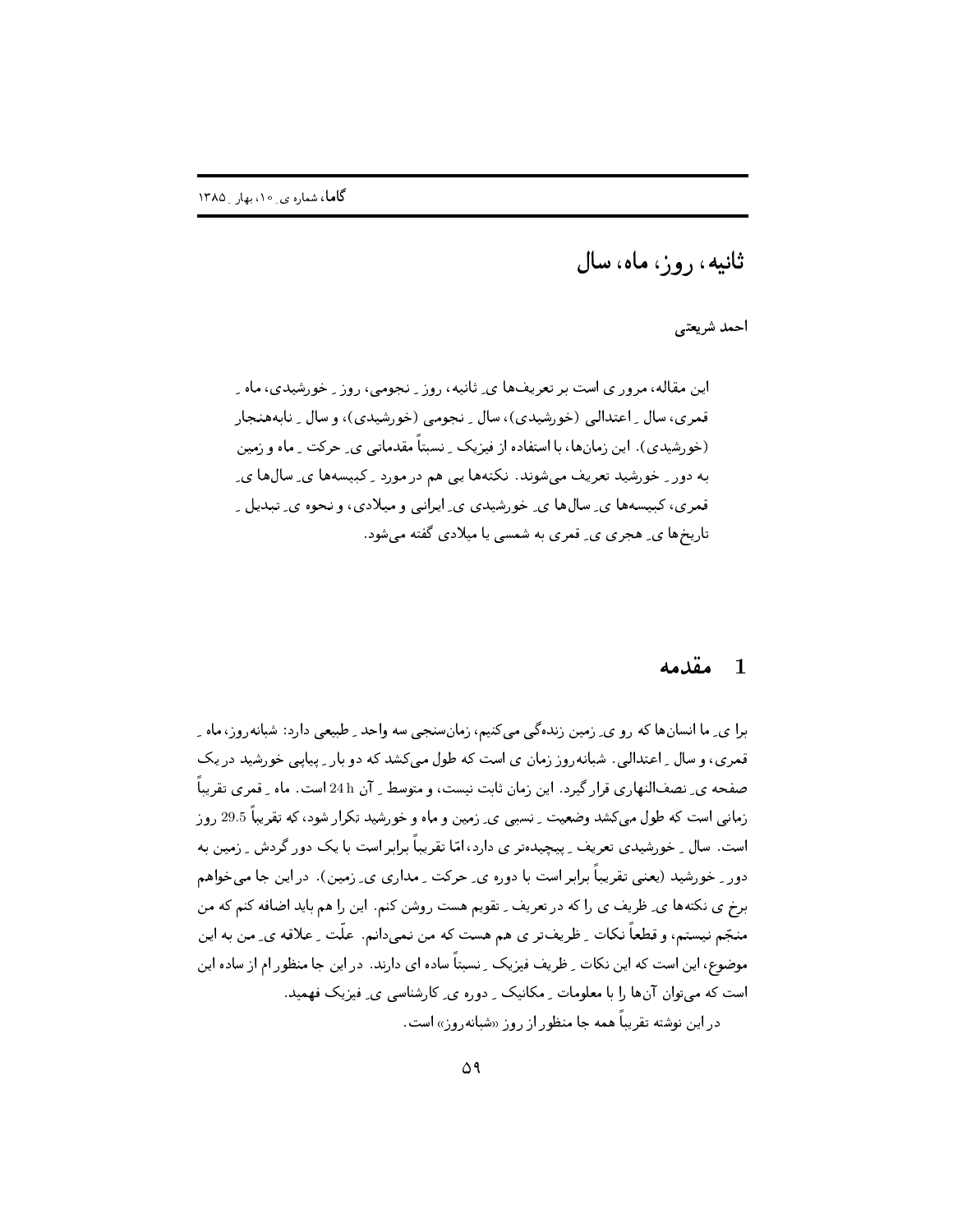## 2 روز

زمین جسم ی است گرد، به شعاع <sub>-</sub> تقریباً 6400،bx، که نه کاملاً صُلب است، نه کاملاً مایع، و نه کاملاً کره است. قارهها ی ِ زمین، تقریباً صُلب اند، یعنی تقریباً نسبت به هم ثابت اند. بنا بر این می توان از چرخش ِ وضعی ی ِ زمین چنان سخن گفت که انگار یک کره ی ِ صُلبِ است. محور ِ چرخش ِ وضعي ي ِ زمين، محور ي است كه قطب شمال ِ جغرافيايي (N)، و قطب ِ جنوب ِ جغرافيايي (S) را به هم وصل می کند. برا ی ِ هر نقطه ی ِ P که به زمین چسبیده باشد (خواه بر سطح ِ زمین باشد، خواه در درون پرزمین باشد، و خواه بالاتر از سطح پرزمین)، به جز نقاط پررو ی ٍ محور په چرخش په زمین، نیمصفحه ی ِ نصفالنهاری یعنی یگانه نیمصفحه ای که از آن نقطه و محور ِ چرخش ِ وضعی ی ِ زمین میگذرد. این نیمصفحه کره ی ِ زمین را در نصف ِ یک دایره ی ِ عظیمه قطع میکند. نصفالنهار <sub>-</sub> گذرنده از P یعنی همین نیمدایره. از این به بعد، همه جا منظور از صفحه ی ِ نصفالنهاری، همین نیمصفحه ی ِ نصفالنهاری است.

ناظر ی که در نقطه ی ِ P است (که یعنی نسبت به زمین ساکن است)، می تواند صفحه ی ِ نصفالنهاري ي ِ P را تشخيص دهد ــ اين نخستين چيز ي است كه هر منجم ي بايد بياموزد، تا بتواند تله سکب کود را رو ی زمین مستقر کند. ناظر ی که در P است، اگر با یک ساعت کرفیق  $P$  بِسنجد، می بیند که 86164s یعنی  $4^{\rm se}$ 56  $23^{\rm h}$ 56 طول می کشد تا صفحه ی ِ نصفالنهاری ی ِ P نسبت به ستارهها ی ِ دوردست یک دور ِ کامل بچرخد. صفحه ی ِ نصفالنهاری وقت ی یک دور ِ کامل چرخیده، که یک ستاره ی ِ مشخص دو بار ِ پیایی در این صفحه ی ِ نصفالنهاری باشد. آن چه امروز، پس از سنجشها ي ِ دقيق ميدانيم، اين است كه اين زمان با آهنگ ي حدود <sub>-</sub> <sup>11</sup>-10 دارد زياد میشود، که یعنی سرعت ِ زاویهای ی ِ وضعی ی ِ زمین دارد با این آهنگ کند میشود (این عدد تقریباً است).  $1 \,\mathrm{ms/v}$ 

چرا سرعت \_ زاويهاي ي\_ وضعي ي\_ زمين تقريباً ثابت است؟ و چرا دقيقاً ثابت نيست؟ ثابت بودن ِ این سرعت ِ زاویهای نمود ی است از ثابت بودن ِ تکانه ی ِ زاویهای ی ِ وضعی ی ِ زمین، و این که زمین با تقریب ِ خوب ی کره است. اگر به زمین گشتاور ی وارد نشود، تکانه ی ِ زاویهای اش ثابت است. در این حال، اگر زمین دقیقاً یک کره باشد، سرعت ِ زاویهای اش هم ثابت است. پس سرعت ِ زاویهای ی ِ زمین به دو دلیل می تواند تغییر کند (و تغییر می)کند). اول این که به زمین گشتاور ی وارد شود، دوّم این که زمین کره نباشد. ماه، خورشید، و سیارهها ی ِ منظومه ی ِ شمسی می توانند به زمین گشتاور وارد کنند (و وارد میکنند). از طرف ی، حتّا اگر گشتاور ی به زمین وارد نشود، چون زمین دقیقاً کروی نیست، حتّا وقت ی تکانه ی ِ زاویهای اش ثابت است، سرعت ِ زاویهای اش ثابت نیست.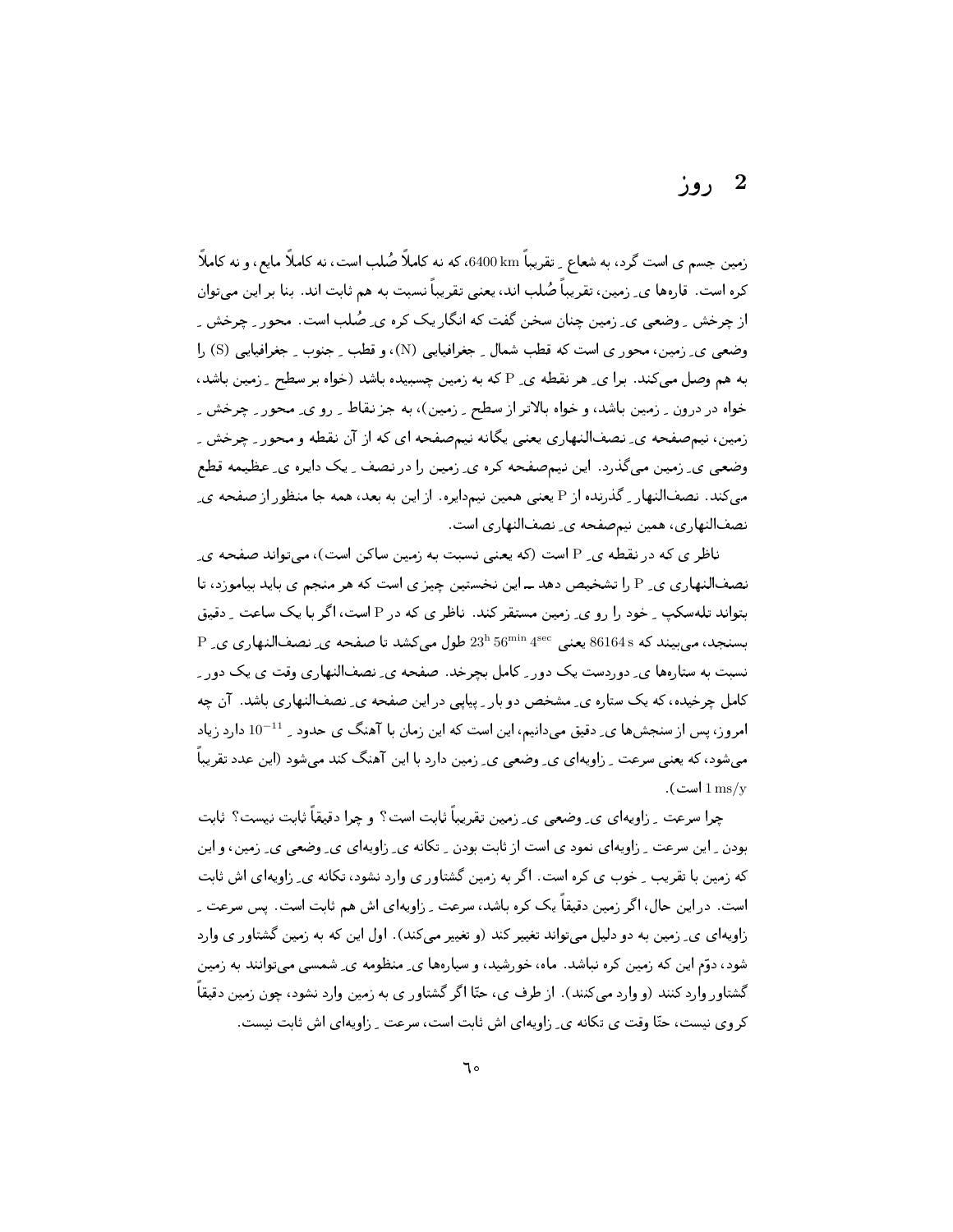

شکل ۱: اگر طول <sub>-</sub> روز (یا بهتر است بگوییم، شبانهروز) <sub>-</sub> خورشیدی t باشد، و سرعت <sub>-</sub> زاویهای ی ِ حرکت ِ زمین به دور ِ خورشید  $\Omega_\oplus$  باشد،  $\alpha=0_\oplus$  زمین در  $\alpha=0$  باشد او یه ای است که بردار ِ حامل ِ زمین در یک روز ِ خورشیدی می پیماید.

ناظر ی که در نقطه ی ِ P است، می تواند فاصله ی ِ زمانی ی ِ دو بار ِ پیایی قرار گرفتن ِ خورشید در صفحه ی ِ نصفالنهاری را بسنجد. این فاصله ی ِ زمانی، که آن را روز (یا در واقع شبانهروز) ِ خورشیدی می گوییم، ثابت نیست. در طول ِ سال این زمان تغییر می کند. متوسط ِ روز ِ خورشیدی 24 ساعت، يعني 86400s است.

چرا روز ِ نجومی کوتاهتر از روز ِ خورشیدی است؟ و چرا روز ِ خورشیدی ثابت نیست، در حال ی که روز \_ نجومی تقریباً ثابت است؟

زمین تقریباً در هر 365 روز یک بار دور <sub>-</sub> خورشید میگردد، یعنی تقریباً روز ی °1 . بنا بر این، با توجه به شکل ۱، برا ی ِ آن که دو بار ِ پیایی خورشید در صفحه ی ِ نصفالنهاری ی ِ P قرار گیرد، زمین باید تقریباً °1 بیشتر بچرخد. بنا بر این روز <sub>-</sub> خورشیدی کم ی بلندتر از روز <sub>-</sub> نجومی است. دقیقتر محاسبه کنیم. فرض کنیم طول ِ روز ِ خورشیدی t باشد. در یک روز ِ خورشیدی زمین به اندازه ی ِ  $t$   $\oplus$  در مدار اش حرکت کرده. در این جا  $\Omega_\oplus$  سرعت ِ زاویهای ی ِ حرکت ِ مداری ی زمین است. صفحه ی ِ نصفالنهاری ی ِ P، در یک روز ِ خورشیدی به اندازه ی ِ  $\omega_\oplus t$  چرخیده، که  $\ln 2\pi + \Omega_{\oplus} t$ باید برابر باشد با  $t$  به  $2\pi + \Omega_{\oplus} t$ 

$$
\omega_{\oplus} t = 2\pi + \Omega_{\oplus} t \qquad \Rightarrow \qquad \frac{2\pi}{t} = \omega_{\oplus} - \Omega_{\oplus}. \tag{1}
$$

داریم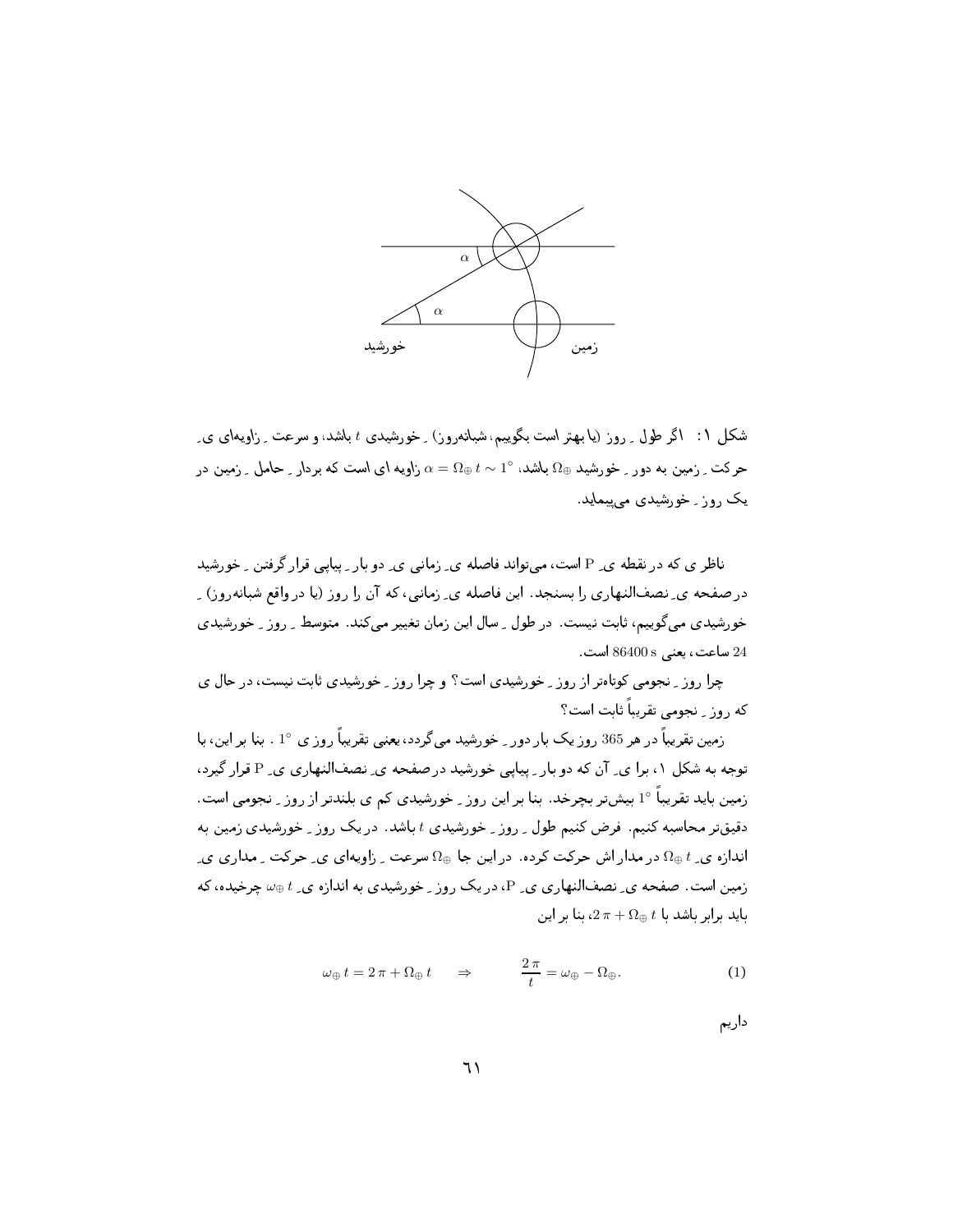$\omega_{\rm D} = 7.292115 \times 10^{-5}$  Rad/s.  $\Omega_{\oplus} = 1.991 \times 10^{-7}$  Rad/s  $t = 86400$  s. (2)  $\Rightarrow$ 

اگر مدار رزمین به دور رخورشید دقیقاً دایره بود، آن وقت بردار رحامل رزمین، یعنی بردار ی که مرکز ر خورشید را به مرکز پرزمین وصل می کند، در زمانها ی ِ مساوی زاویهها ی ِ مساوی می پیمود، و طول ِ روز - خورشیدی ثابت می بود. اما مدار - زمین بیضی است، و بنا بر قانون - دوم - کیلر، بردار - حامل -زمین در زمانها ی ِ مساوی مساحتها ی ِ مساوی جارو میکند. وقت ی زمین به حضیض اش نزدیکتر است، سرعت ِ زمین، و در نتیجه سرعت ِ زاویهای اش بیشتر است، بنا بر این طول ِ روز ِ خو, شیدی بزرگتر مے شود (زیرا  $\Omega_\oplus$  بزرگتر مے شود).

اگر خوب دقّت کنید، می بینید این استدلال وقت ی درست است که محور <sub>-</sub> چرخش <sub>-</sub> وضعی ی ِ زمین بر صفحه ی ِ مداری ی ِ زمین عمود باشد. امّا چنین نیست. این باعث می شود طول ِ روز ِ ِ خو,شیدی دقیقاً آن چه در بالا به دست آوریم نباشد. برا ی ِ آن که قانع شویم این زاویه تأثیر دارد، خوب است وضعیّت ِ عجیب ِ زیرِ را نگاه کنیم. اگر محور ِ چرخش ِ وضعی ی ِ زمین در صفحه ی ِ مداری ی ِ زمین بود چه میشد؟ باید دقّت کنیم که چون تکانه ی ِ زاویهای ی ِ وضعی ی ِ زمین ثابت است، و چون زمین را کره فرض میکنیم، بردار ِ سرعت ِ زاویهای ی ِ وضعی ی ِ زمین ثابت است، یعنی همواره به سمت ِ یک ستاره ی ِ ثابت است. موضع ِ این ستاره با گذشت ِ زمان تغییر نمیکند. این برا ی ِ موقع ی که بردار ِ سرعت ِ زاویهای ی ِ زمین در صفحه ی ِ مداری ی ِ زمین هم باشد درست است، و در این صورت، در یک لحظه ی ِ خاص از سال، قطب ِ شمال درست بر خط ِ واصل ِ مرکز ِ ِ زمین به مرکز <sub>-</sub> خورشید قرار می¢گیرد. در این صورت، با آن که زمین در این «روز» <sub>-</sub> خاص از سال هم به دور \_ محور \_ قطبي اش مي چرخد، خورشيد در آسمان \_ زمين ثابت مي ماند. به اين ترتيب، مي بينيم که در این موقع ِ خاص از سال، طول ِ ِ روزِ ِ خورشیدی زیاد (و تا حدود ی هم ناخوشتعریف) میشود.

محور ِ قطبی ی ِ زمین با صفحه ی ِ مداری ی ِ زمین زاویه ای دارد که تقریباً برابر است با 23.45° (یاد آوری می کنم که منظور از زاویه ی ِ بردار ِ a با یک صفحه ی ِ Z، زاویه ی ِ a است با بردار ِ که بر  $\Sigma$  عمود است). می توان این زاویه را در نظر گرفت، و طول ۱٫ وز ۱ خورشیدی را حساب کرد. نتیجه این میشود که مقدار ی که بالاتر به دست آوردیم، میانگین ِ روز ِ خورشیدی است.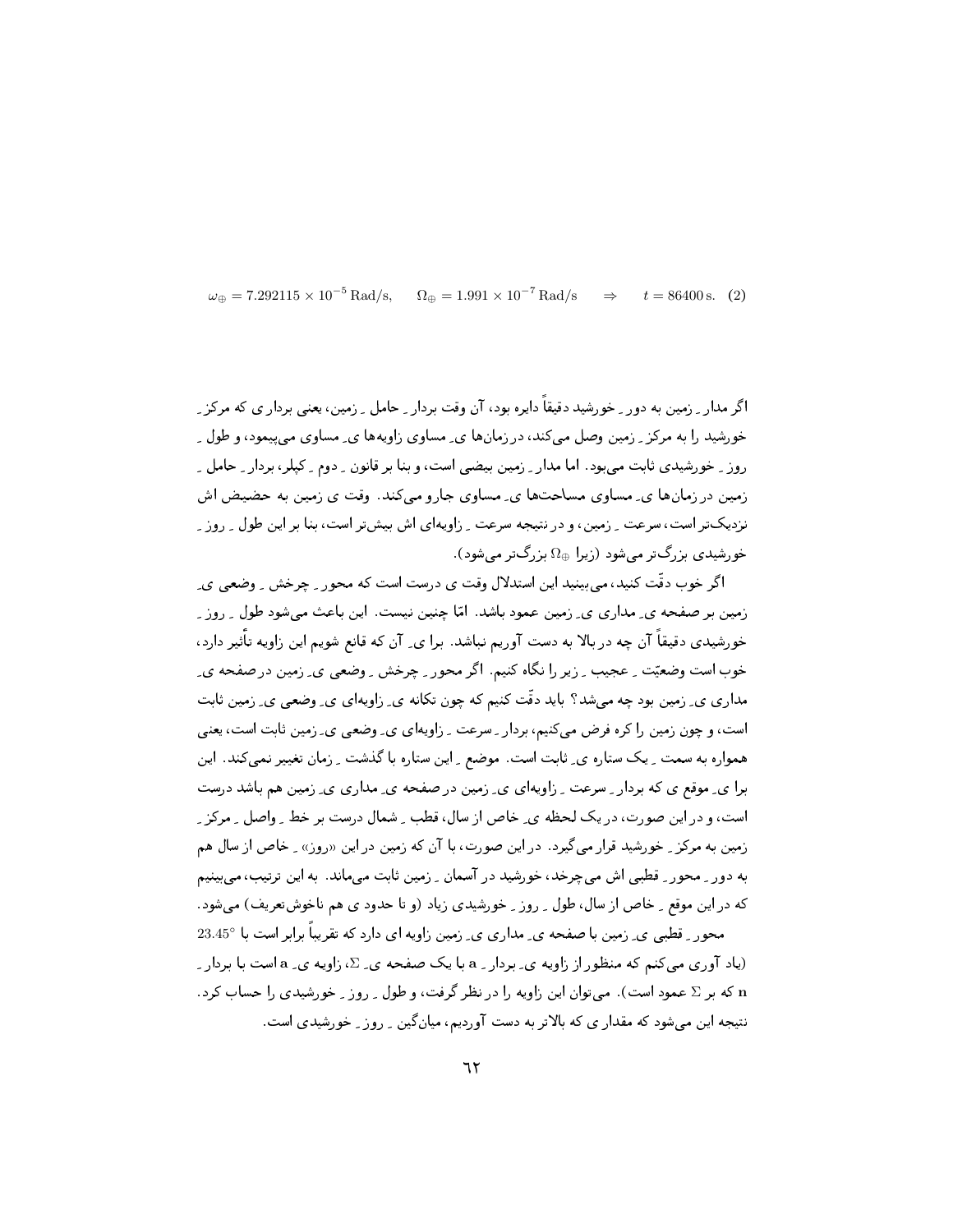### 3 ثانيە

تا کنون دو روز ِ مختلف تعریف کرده ایم: ۱) روز ِ نجومی که با تقریب ِ خوب ی برابر است با 86164s، و ۲) روز ـ متوسط ـ خورشیدی که با تقریب ـ خوب ی برابر است با 86400s . اکنون دقّت کنیم که اصلاً 1s چه زمان ی است. تعریف ِ نخستین ِ ثانیه این بوده: 1/86400 ِ میان گین ِ روز ِ ِ خورشیدی. این تعریف زمان ی مناسب بود که دقیقترین ساعت ی که داشتیم خود \_ زمین بود. بعدها که مکانیک ِ سماوی و ابزارها ی ِ نجومی پیش ِفت کردند، متوجّه شدیم که زمین در واقع می لنگد، یعنی سرعت ۔ زاویهای اش تغییر می کند، و بنا ہر این طول ۔ روز ۔ میان گین ۔ نجومی هم تغییر می کند. برا ی۔ مدّت ی ثانیه بر اساس ِ حرکت ِ مداری ی ِ زمین تعریف میشد. امّا، چند دهه است که توانسته ایم ساعتها ی ِ بسیار دقیق ِ اتمی بسازیم، و تعریف ِ ثانیه را عوض کرده ایم. چند دهه است که ثانیه بر اساس ِ گذارها ی ِ اتمی تعریف میشود. اکنون میتوانیم سرعت ِ زاویهای ی ِ زمین را دائماً بسنجیم.

نه تنها توانسته ایم کرونومترها ی ِ اتمی بسازیم که بازهها ی ِ زمانی را با دقّت بسنجند، بل که توانسته ایم مجموعه ای از ساعتها ی ِ اتمی بسازیم که به طور ِ پیوسته زمان را نگه دارند. به این ترتیب، اکنون یک جور تقویم داریم به نام ِ زمان ِ اتمی ی ِ بینالمللی، Temps Atomique International، با اختصار ِ TAI. یک تقویم ِ دیگر هم داریم به نام ِ زمان ِ بینالمللی، Universal Time، با اختصار \_ UT. اين در واقع زمان است به وقت \_ گرنيچ . TAI و UT بسيار به هم نزديک اند، امّا خوب است توجه کنیم که با هم فرق دارند. برا ی ِ فهمیدن ِ فرق ِ این دو، فرض کنید بر اثر ِ عامل ی، مثلاً برخورد ِ یک جسم ِ آسمانی، طول ِ روز 1s کم شود. چه باید بکنیم؟ تعریف ِ ثانیه را دوباره عوض کنیم، طور ی که طول ِ روز ِ میانگین ِ خورشیدی باز هم 86400 ثانیه (اما ثانیه یِ جدید) بشود؟ یا همان تعریف ِ اتمی ی ِ ثانیه را نگه داریم، و بگوییم که از این به بعد شبانهروز 86399s است؟ زمان سنجيي ي ِ دقيق اکنون چنان وارد ِ زندهگي ي ِ بشر شده است، که به هيچ وجه نمیتوان تعریف ِ ثانیه را عوض کرد . بهتر است ساعتها ی ِ رسمی مان را عوض کنیم . مثلاً به این نحو كه بگوييم از اين به بعد هر روز 86399s است، به اين نحو كه ساعت <sub>-</sub> 23 برابر است با 3599s . امّا اين هم هنوز مشکل را حل نمیکند، زیرا ساعت ِ 23 برا ی ِ شهرها ی ِ مختلف فرق میکند: ساعت ِ 23 به افق \_ كجا؟ اين را بايد با قرارداد حل كرد، و قرارداد \_ پذيرفته شده ي\_ بين|لمللي، افق \_ گرنيچ است.

TAI زمان ی است که مجموعه ای از ساعتها ی ِ اتمی نگه میدارند، و UT زمان ی است که حرکت ِ وضعی ی ِ زمین نگه میدارد. چون حرکت ِ وضعی ی ِ زمین کم ی تغییر میکند، هر از چند ی UT را دست میزنیم.

خوشبختانه اختلالها یی که موجب ِ تغییر ِ دوره ی ِ وضعی ی ِ زمین میشوند بسیار کوچک اند.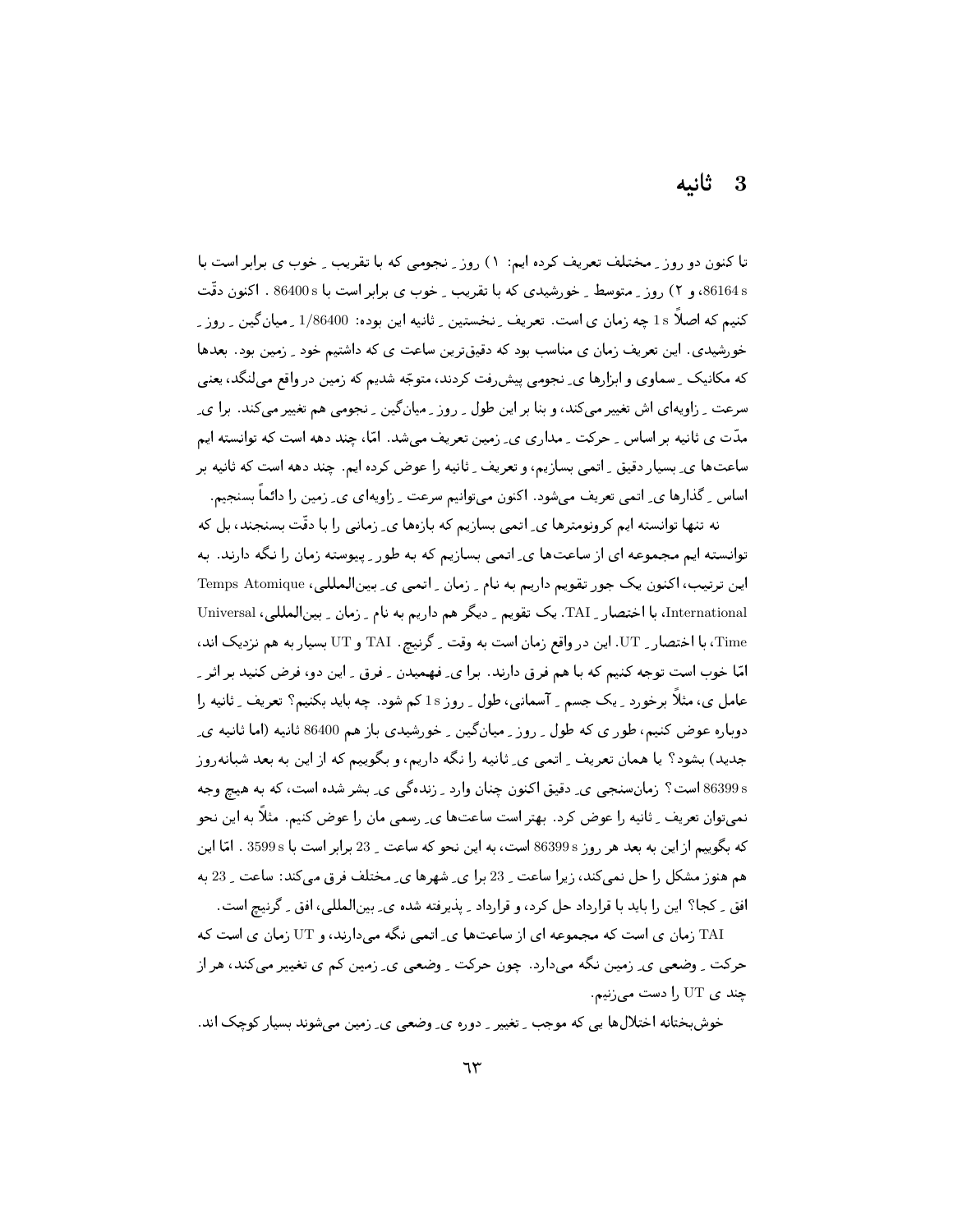امّا به هر حال، هر از چند ی مجبور می شویم ساعتها ی ِ رسمی ی ِ خود را 1s جلو یا عقب بکشیم. به این ثانیهها، ثانیهها ی ِ کبیسه می گویند. (ثانیهها ی ِ کبیسه ی ِ منفی بسیار نادر اند). بنا به قرارداد، ثانیهها ی ِ کبیسه را در وهله ی ِ اول به آخر ِ دسامبر، یا ژوئن می افزایند، و در وهله ی ِ دوم به آخر ِ  $\rm 24^h$  مارس یا سپتامبر. نحوه ی ِ افزودن این است که یس از ساعت  $\rm 59^{min}$   $\rm 60^{sec}$ ، که همان  $\rm 24^h$  است، یک ثانیه صبر می کنند و بعد ساعت ِ 0 ِ روز ِ بعد را اعلام می کنند (یا برا ی ِ ثانیهها ی ِ کبسیه ی ِ ، منفي، 18 يس إن  $1$ 58°59' $23^{\rm h}$  39 $^{2^{\rm h}}$ ، ساعت  $0$  , وز يعد را إعلام مي كنند).

یس سه روز په مختلف داریم: ۱) روز په نجومی، ۲) روز پهپانگین په خورشیدی، و ۳) روز په یکنواخت که برابر است با 86400s مطابق با تعریف <sub>-</sub> اتمی ی ِ ثانیه . در استفاده از جدولها ی ِ نجومی باید به تمایز <sub>م</sub>این روزهها دقّت کرد. در این نوشته، منظور از روز، که آن را با d نشان می دهیم، همین است. 86400 s

## 4 وضعیت ماه

ماه به دور ِ زمین میچرخد. دوره ی ِ این حرکت، نسبت به ستارهها ی ِ ثابت، با تقریب ِ ِ خوب ی برابر است با ع $11^{\rm sec}$  27<sup>d</sup> 7<sup>h</sup> 23<sup>min</sup> 11<sup>sec</sup> ، برابر است با 360 591s ، و به این ترتیب

$$
\omega_{\text{moon}} = 2.66170 \times 10^{-6} \,\text{Rad/s} = 13.18 \,\text{deg/d}.\tag{3}
$$

در این فرمول، و در تمام ـِ این مقاله، منظور از d زمان ـ 86400 s است. اینک باز می توانیم بیرسیم، چه قدر طول می کشد تا وضعیت ِ نسببی ی ِ زمین ـ ماه ـ خورشید تکرار شود. باز، همانند \_ فرمول \_ طول \_ روز \_ خورشیدی، خواهیم داشت

$$
\omega'_{\text{moon}} := \frac{2\,\pi}{T'_{\text{moon}}} = \omega_{\text{moon}} - \Omega_{\oplus},\tag{4}
$$

و یا محاسبه به دست می آید

$$
T_{\rm moon} = 29.530584 \,\mathrm{d}.\tag{5}
$$

این را طول ِ ماه ِ قمری میگوییم. در این جا هم باید توجه کنیم که این فرمول با این فرض به دست می آید که صفحه ی ِ مداری ی ِ ماه (به دور ِ زمین)، همان صفحه ی ِ مداری ی ِ زمین به دور \_ خورشید است. این درست نیست، این دو صفحه با هم زاویه ای میسازند. یس، همانند \_ روز \_ خورشیدی، زمان ی که در این جا به دست آوردیم، متوسط ِ طول ِ ماه ِ قمری است.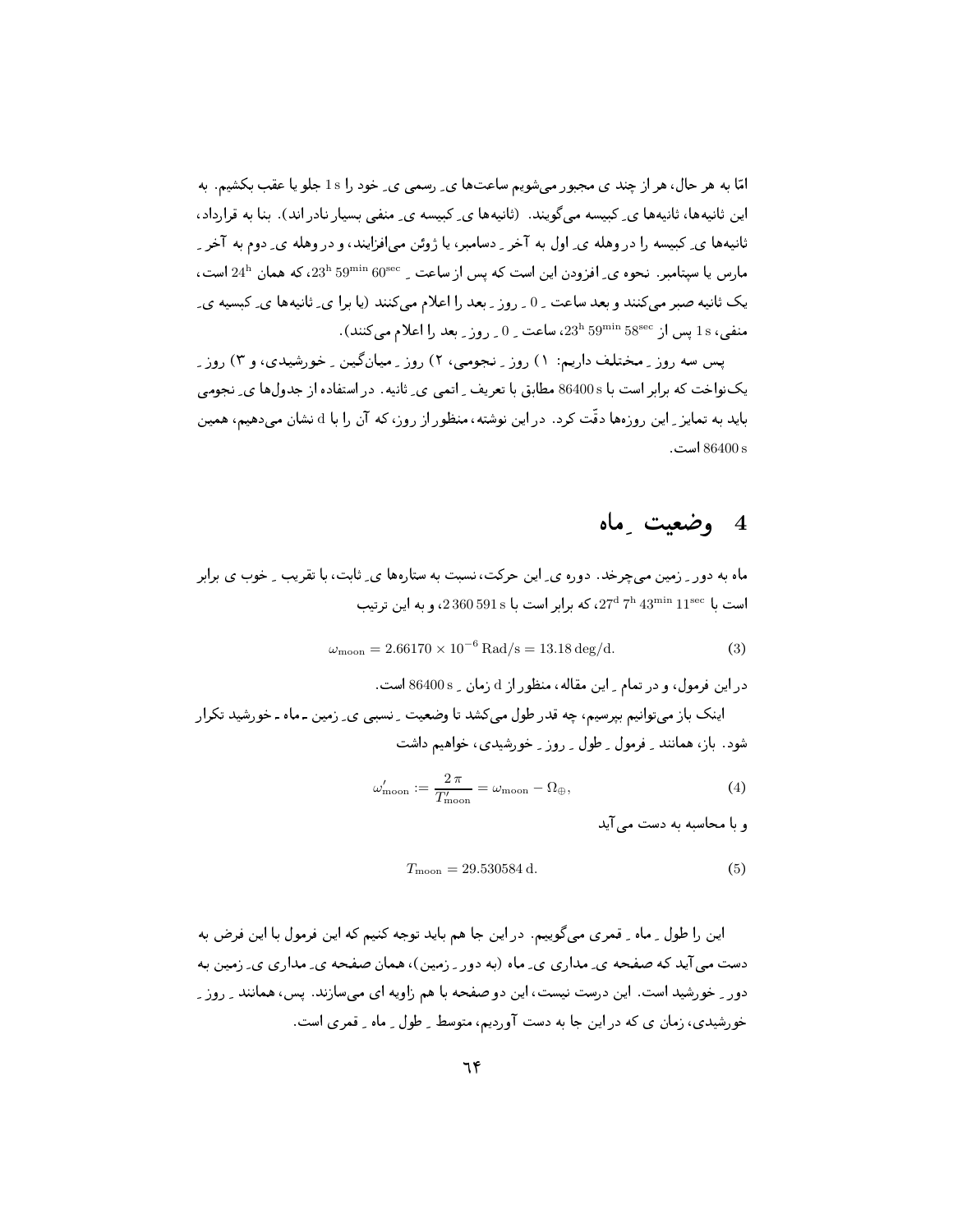آن چه وضعیّت ِ نسببی ی ِ زمین ـ ماه ـ خورشید را معیّن می کند، زاویه ی ِ خورشید ـ زمین ـ ماه است ـــ ايـن زاويـه را  $\theta$  مـىنـاميـم. وقـت ي  $\theta=0$  شـود، مـاه جـلـو ي ِ خـورشيـد قـرار مـىگيـرد و خورشیدگرفتهگی داریم؛ و وقت ی  $\pi=\theta=0$  شود، زمین بین ِ ماه و خورشید قرار میگیرد و ماهگرفتهگی داریم. اگر صفحه ی ِ مداری ی ِ ماه به دور ِ زمین بر صفحه ی ِ مداری ی ِ زمین به دور ِ خورشید منطبق بود، این زاویه تغییر ی ساده می داشت، چیز ی شبیه به  $\omega t$  و در این صورت هر ماه شاهد خورشیدگرفتهگی و ماهگرفتهگی می بودیم. امّا، صفحه ی ِ مداری ی ِ ماه به دور ِ زمین، با صفحه ی ِ مداری ی ِ زمین به دور ِ خورشید زاویه ای برابر با °5.15 = i می سازد، و این باعث می شود که تحول ِ  $z$  زمانبی ی ِ  $\theta$  پیچیده باشد. برا ی ِ تجسم، کره ای به مرکز ِ زمین در نظر بگیرید، و فرض کنید محور ِ  $z$ در امتداد \_ خورشيد باشد. موضع \_ ماه نقطه اي رو ي\_ اين كره است.  $\theta$  زاويه ي\_ بردار \_ حامل \_ اين نقطه با محور <sub>ـ</sub> 2 است. امّا این زاویه به تنهایی موضع <sub>-</sub> ماه را مشخص نمیکند. یک زاویه ی ِ دیگر هم باید داد. مکان ِ ماه رو ی ِ این کره با دوره ی ِ تقریبی ی ِ 29.5 روز تغییر میکند، امّا این بدان معنا نیست که  $\theta$  به صورت ِ خطی ی ِ  $\omega$  تغییر می کند.

می توان مرکز \_ ماه را بر صفحه ی\_ مداری ی\_ زمین به دور \_ خورشید تصویر کرد (تصویر \_ قائم، که یعنبی به موازات ِ بردار ِ تکانه ی ِ زاویهای ی ِ مداری ی ِ زمین). تصویر ماه در صفحه ی ِ مداری ی ِ زمین را M′ مینامیم. زاویه ی ِ SEM′ را با ¢ نشان میدهیم و آن را فاز ِ ماه مینامیم. فاز ِ ماه، . تقریباً به صورت ِ خطّی زیاد می شود، که یعنی  $\omega_{\rm moon}$  ،  $\phi = \omega'_{\rm moon}$ 

## 5 - كېيسەھا ي قمري

طول ِ ماه ی که در تقویم ثبت میشود، بر حسب ِ روز، باید عدد ی صحیح باشد. نزدیک بودن ِ به 29.5، میگوید که با تقریب ِ خوب ی میتوان ماهها ی ِ قمری را به توالی 30 و 29 روز  $T_{\rm moon}$ گرفت، البته فقط به تقریب. در واقع، فرض کنید 34 تا ماه ـ متوالبي ی ِ قمری داشته باشیم، كه بـه تـوالـي 30 و 29 روز بـاشنـد. ايـن مـدت مـي شود 1003 = 29.5 × 34 روز، كـه در ايـن مـدّت مـاه 29.5306 = 33.96 ÷ 1003 دور به دور \_ زمين چرخيده، يعني 0.04 \_ دور كمتر. 0.04 \_ دور يعني °14.4، که ماه آن را در تقریباً یک روز می،پیماید. پس، پس از 34 ماه ـ قمری ی ِ متوالی، اگر متوالیاً 30 و 29 روزه باشند، ماه \_ 34 ام هم، كه مىبايست 29 روزه باشد، در واقع 30 روزه است. 1 اكنون ممكن است ماه \_ 35 ام 29 روزه يا 30 روزه باشد. به اين ترتيب، ميبينيم كه در هر سه سال \_ قمرى، ممكن است

<sup>۔&</sup>lt;br><sup>1</sup> یک روزبیشتر، نه کمترا زیرا باید یک روزصبر کنیم تا وضعیّت ِ نسببی ی ِ زمین ـ ماه ـ خورشید به وضعیت ِ آغاز ِ ماه برسد.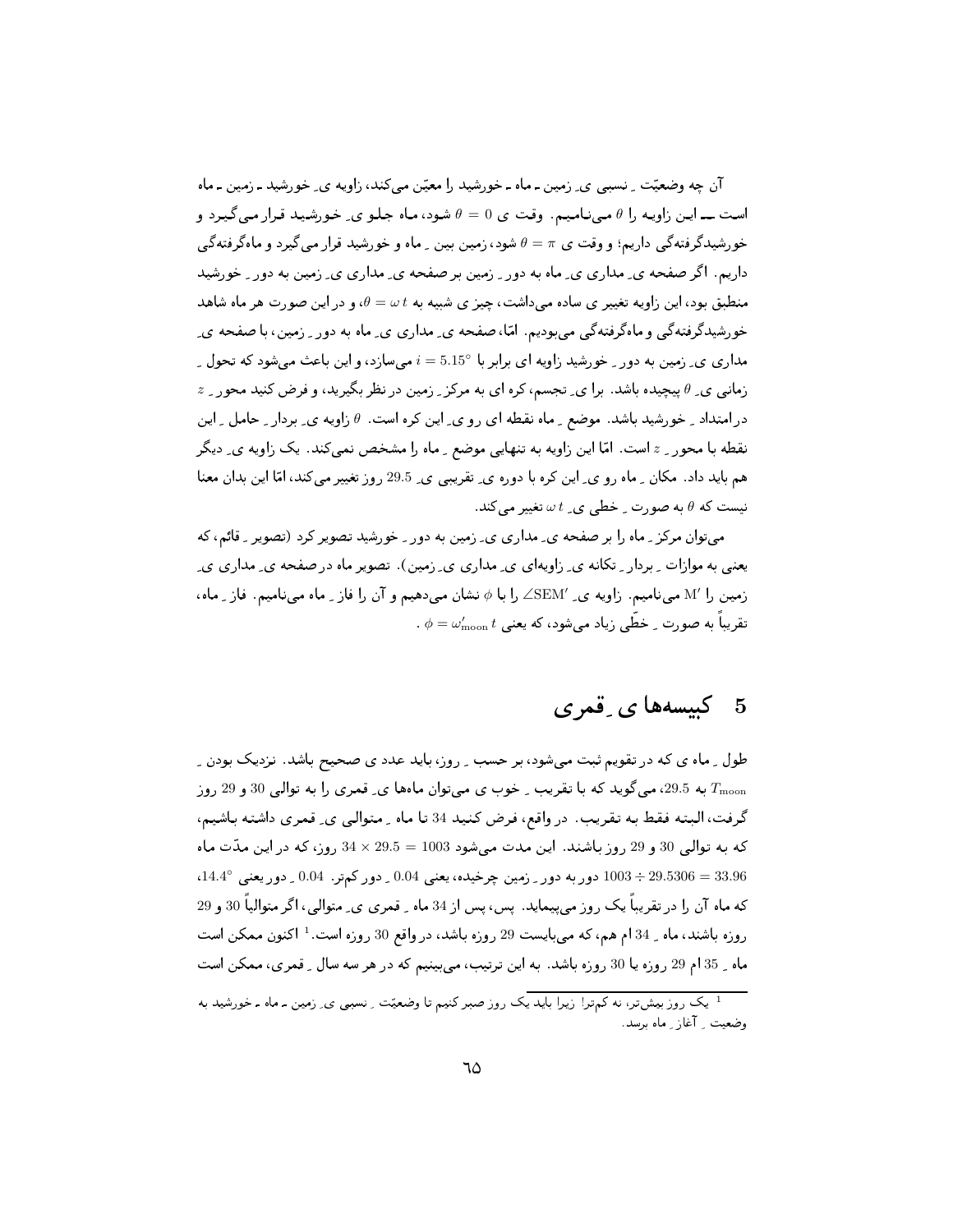یک بار دو یا سه ماه ِ 30 روزه به توالی داشته باشیم. این که توالی دقیقاً چهگونه است، بستهگی دارد به نحوه ای که ماه تعیین می شود. در کشورها ی ِ اسلامی که تقویم ِ قمری به کار می رود، معمولاً مبنا ی ِ تعیین ِ ابتدا ی ِ ماه، روئیت ِ هلال ِ اول ِ ماه است. چون این روئیت به طول و عرض ِ جغرافیایی، و وضعیت ِ جوی بستهگی دارد، در عمل ممکن است توالی ی ِ ماهها ی ِ قمری به ترتیب ی که گفتیم نباشد. در هر حال، تقریباً هر 3 سال \_ قمری یک بار، دو یا سه ماه \_ 30 روزه به توالی ظاهر خواهند شد. این که در هر نقطه ی ِ خاص از سرزمینها ی ِ اسلامی، کدام ماهها، بنا بر فتوا ی ِ مفتیان ِ آن جا، 30 روزه بوده اند، موضوع ی است که تنها با رجوع به تاریخ میتوان به آن پاسخ داد. اگر چنین سوابق ِ تاریخ ای در دست نباشد، آن وقت باید به طریق ی دیگر، تعیین کرد که کدام ماهها 29 روزه بوده اند، و كدامها 30 روزه. تاريخپيشهها، كه به تطبيق ِ تاريخها علاقه دارند برا ي ِ اين كار جدولها يي تنظيم كرده اند. يك ي از اين جدولها، جدول ِ ووستِنفِلد ـ مالِر است [1]. روال ِ اين جدول اين است: ماهها ی ِ قمری را، از محرم تا ذی حجّه، به ترتیب یک در میان 30 و 29 روز می گیرند، و یک فهرست از سالها ی ِکبیسه ارائه می دهند که در آنها ذیحجّه (آخرین ماه ِ قمری) 30 روز است. طبق ِ این جدول، از سال 15 تا سال 1500 هجری ی قمری، 550 سال کبیسه هست. این یعنی تعداد ۱ روزها از اول \_ محرم \_ سال \_ 1، تا اول \_ محرم \_ سال \_ 1501، هست

$$
1500 \times 354 + 550 = 531550
$$
 (6)

که یعنی بنا بر این جدول طول ِ ماه ِ متوسط ِ قمر ی هست

$$
\frac{531550}{1500 \times 12} = 29.530556 \,\mathrm{d}.\tag{7}
$$

تفاوت <sub>-</sub> این زمان، با طول <sub>-</sub> ماه <sub>-</sub> متوسط <sub>-</sub> قمری، یعنی 4 29.530584 هست 4 5× 3 × 3 ×، که برابر است با <sup>6–</sup>10 برابر <sub>-</sub> طول <sub>-</sub> ماه <sub>-</sub> قمری . به بیان <sub>-</sub> دیگر، این عدد با دقّت <sub>-</sub> 6–10 درست است.

#### سال ۔اعتدالی ی ۔خورشیدی - 6

برا ی ِ ما انسانها، روز چرخه ی ِ بسیار مهم ی است. بسیار ی از فعالیتها ی ِ ما چرخه ی ِ روزانه دارند. بنا بر این طبیعی است که روز برا ی ِ ما یک واحد ِ طبیعی ی ِ زمان باشد. امّا، یک چرخه ی ِ طولانیتر هم هست: آب و هوا ی زمین که به آن توالی ی ِ فصلها میگوییم. در مناطق ی از قارّهها که نه به اِستوا زیاد نزدیک اند نه به قطبها، میتوان چهار فصل ِ بهار، تابستان، پاییز، و زمستان را تشخیص داد.<sup>2</sup> در برخ ی مناطق <sub>-</sub> اِستوایی تنها دو فصل <sub>-</sub> پُرباران و کمپاران (یا تر و خشک) دیده ۔<br>2- در میان <sub>-</sub> اقیانوس۱ها، به علّت ِ گرما ی ِ ویژه ی ِ زیاد ِ آب، فصل۱ها به وضوح ِ فصل۱ها ی ِ قارّهای نیستند.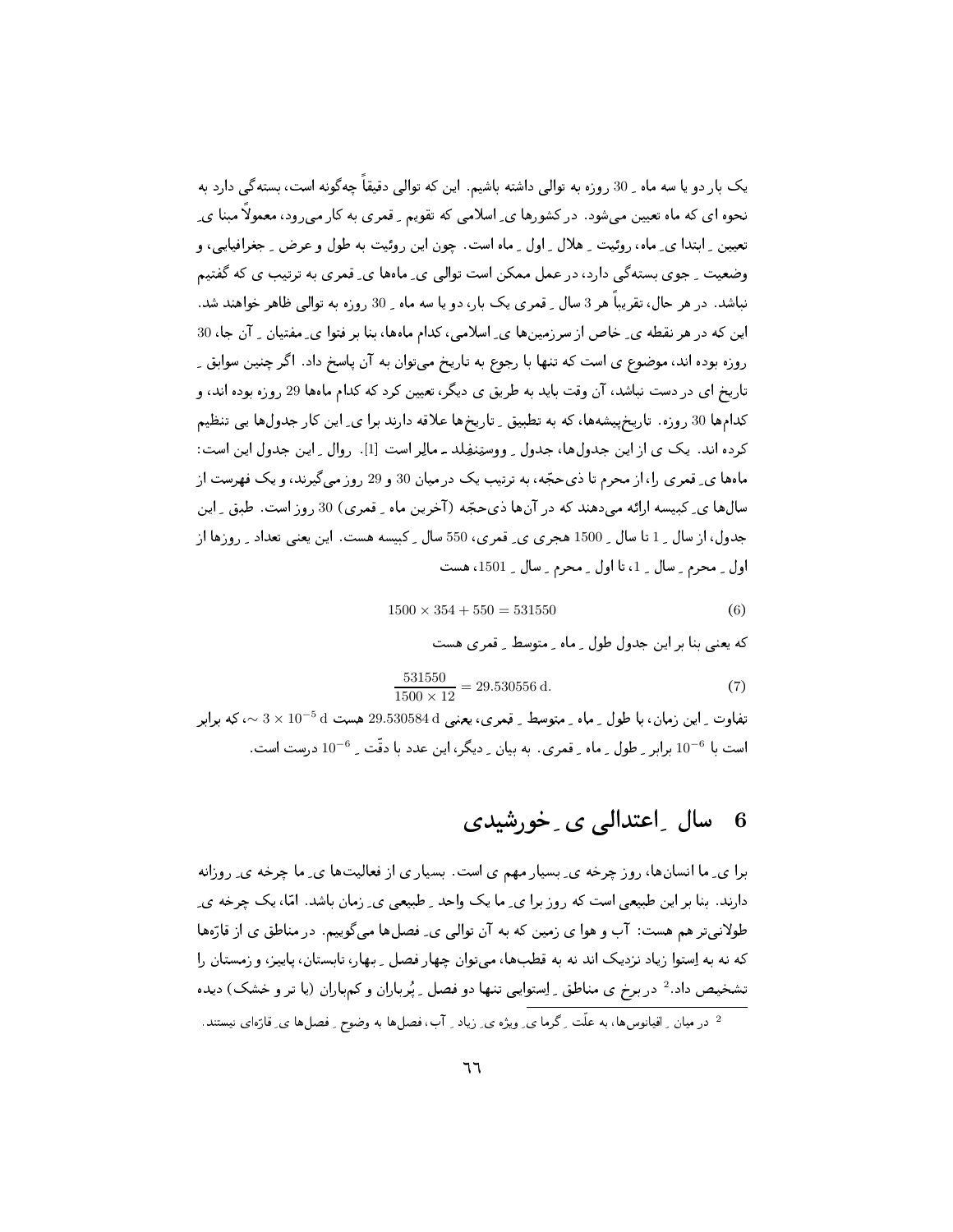

شکل ۲: محور به عمود بر صفحه ی ِمداری ی ِ زمین است. نقطه ی P رو ی ِ محور ِ دوران ِ زمین است (تقریباً به سمت ِ ستاره ی ِ قطبی). S خورشید است. مرکز ِ زمین را، که در شکل با  $\theta = 23.5^\circ$  نقطه ی ِ سیاه رو ی ِ مدار کشیده شده، E مینامیم. زاویه ی ZSEP را a مینامیم. °23.5 زاویه ی ِ بین ِ محور ِ دوران ِ زمین با صفحه ی ِ مداری ی ِ زمین است (یعنی با محور ِ ج). در اعتدال \_ بـهـاري، VE، و اعـتدال \_ پـاييـزي، AE، داريـم °90 = ٪؛ در انـقـلاب \_ زمـستـانـي، WS، است؛ و در انقلاب ِ تابستانی، SS (SS (SS ) است؛ و در انقلاب ِ تابستانی ا $\alpha = 90^{\circ} - 23.5^{\circ}$  است.

می شود . در قطبها هم تقریباً تنها دو فصل ِ خیلی سرد و تاریک، و سرد و روشن دیده می شود . به هر حال، در تمام <sub>-</sub> زمین آب و هوا یک چرخه *ی ِ* تقریباً 365 روزه دارد.

علَّت ِ به وجود آمدن ِ اين توالي ي ِ فصلها اين است: محور ِ چرخش ِ وضعي ي ِ زمين با دقت \_ خوب ی در فضا، یعنی نسبت به ستارهها ی ِ دوردست ثابت است، و به علاوه، این محور با صفحه ی ِ مداری ی ِ زمین زاویه ی ِ 23.45° می سازد. به این ترتیب، بردار <sub>-</sub> حامل <sub>-</sub> زمین، یعنی بردار ی که مرکز ـِ خورشید را به مرکز ـ زمین وصل میکند، با بردار ـ سرعت ـ زاویهای ی ـ زمین (که در جهت ِ  $\overline{\text{SN}}$  است، زاویه ای میسازد، که ثابت نیست. این زاویه را  $\alpha$  بنامیم.  $\alpha$  بین ِ  $\theta-\pi/2-\pi$  و تغییر میکند. در دو نقطه ی ِ خاص از مدار ِ زمین، این زاویه 7/2 است. به یاد بیاوریم که اگر  $\pi/2+\theta$ این زاویه 7/2 باشد، آن وقت طول ِ شب و روز در تمام ِ زمین برابر است. این دو لحظه را لحظهها ي ِ اعتدال میگوییم. لحظه ی ِ اعتدال ِ بِهاری، Vernal Equinox، همان است که با عنوان ِ لحظه ی ِ تحویل ِ سال میشناسیم. لحظه ی ِ اعتدال ِ پاییزی، Automnal Equinox، تقریباً اول مهر است. کمینه و بیشینه ی ِ a متناظر است با نقاط ی از مدار ِ زمین که به آنها انقلاب میگوییم.  $\alpha$  در انقلاب ِ زمستانبي، Winter Solstice، بيشينه است، و در انقلاب ِ تابستانبي، Summer Solstice، كمينه است. یارهخطها ی ـ VA و WS بر هم عمود اند. در سال \_ 2005، لحظهها ی ـ این چهار رویداد، آن طور که در منزلگاه ِ رصدخانه ی ِ نیرو ی ِ دریایی ی ِ آمریکا آمده [2] مطابق ِ جدول ِ زیر است. در این جدول MJD یعنی «تاریخ \_ ژولپانبي ي\_ تعدیل،یافته» که بر حسب \_ روز است، و یک مبداء \_ مشخّص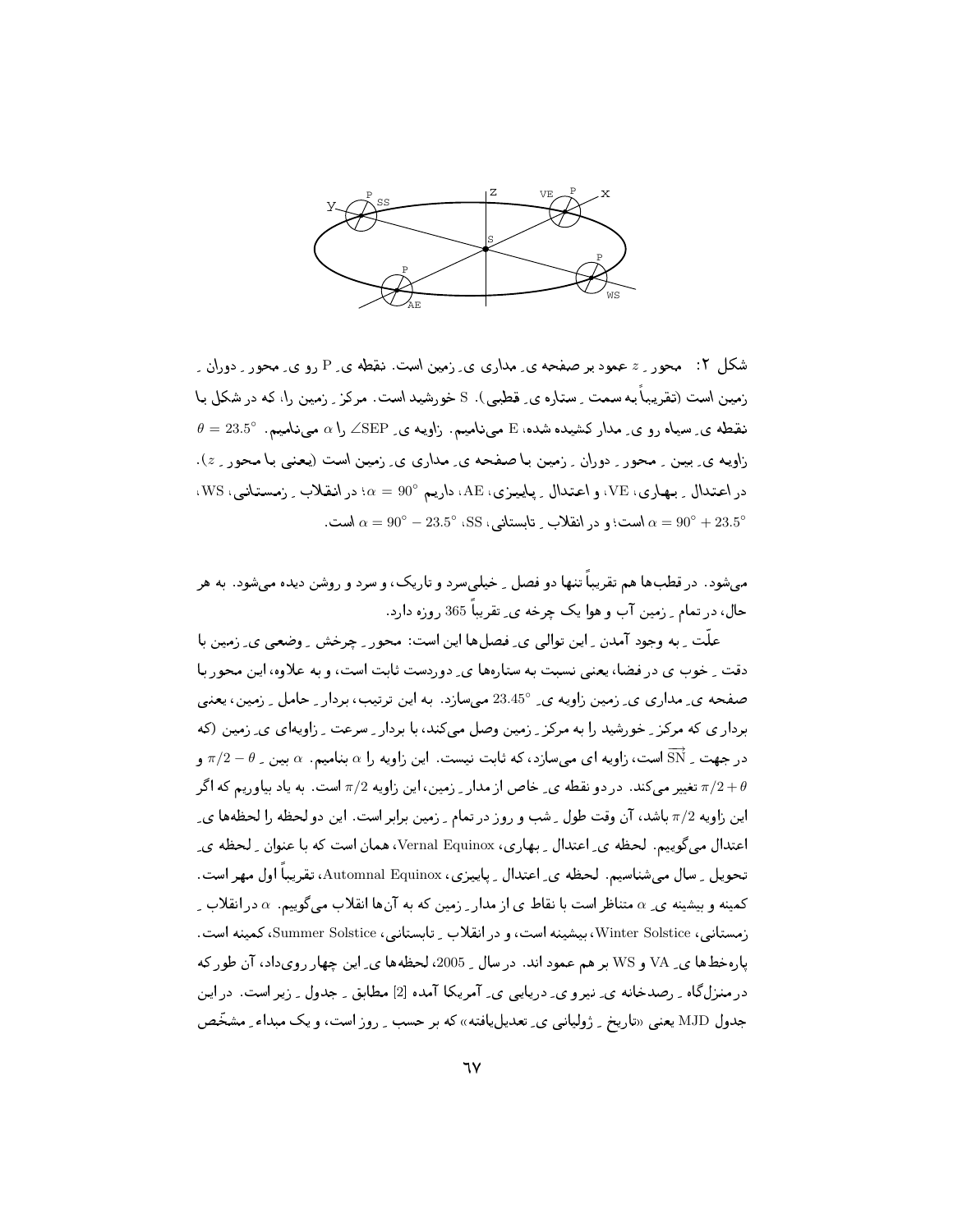| 1992 | d hh<br>$P = Jan 3 15$<br>48625.1 | dd hh mm<br>$VE= Mar 20 08 48$<br>48701.867    | dd hh mml<br>$SS = Jun 21 03 14$<br>48794.635 | d hh  <br>A= Jul 3 12<br>48807.0 | dd hh mm<br>AE= Sep 22 18 43<br>48888.280                    | dd hh mm<br>WS= Dec 21 14 43<br>48978.113 |
|------|-----------------------------------|------------------------------------------------|-----------------------------------------------|----------------------------------|--------------------------------------------------------------|-------------------------------------------|
| 2005 | $P = Jan 2 01$<br>53372.5         | VE= Mar 20 12 33<br>53450.023                  | $SS = Jun 21 06 46$<br>53542.782              | $A = Jul 5 05$<br>53556.7        | AE= Sep 22 22 23<br>53636.433                                | WS= Dec 21 18 35<br>53726.274             |
|      | 53740.1                           | 2006 P= Jan 4 15 VE= Mar 20 18 26<br>53815.268 | $SS = Jun 21 12 26$<br>53908.018              | 53920.5                          | A= Jul 3 23 AE= Sep 23 04 03 WS= Dec 22 00 22<br>54001.669   | 54091.515                                 |
| 2007 | $P = Jan 3 20$<br>54104.3         | $VE=$ Mar 21 00 07<br>54180.505                | $SS = Jun 21 18 06$<br>54273.254              | 54288.5                          | A= Jul 7 00 AE= Sep 23 09 51   WS= Dec 22 06 08<br>54366.910 | 54456.756                                 |
| 2008 | $P = Jan 300$<br>54468.5          | $VE= Mar 20 05 48$<br>54454.742                | $SS = Jun 20 23 59$<br>54638.499              | A= Jul 4 08<br>54651.8           | AE= Sep 22 15 44   WS= Dec 21 12 04<br>54732.156             | 54822.003                                 |
| 2009 | $P = Jan 4 15$<br>54836.1         | $VE= Mar 20 11 44$<br>54910.989                | $SS = Jun 21 05 45$<br>54003.740              | $A = Jul 4 02$<br>55016.6        | AE= Sep 22 21 18   WS= Dec 21 17 47<br>55097.388             | 55187.241                                 |
| 2018 | $P = Jan 3 06$<br>58121.8         | VE= Mar 20 16 15<br>58198.177                  | SS= Jun 21 10 07   A= Jul 6 17<br>58290.922   | 58306.2                          | AE= Sep 23 01 54   WS= Dec 21 22 22<br>58384.579             | 58474.432                                 |
| 2019 | $P = Jan 3 05$<br>58486.7         | VE= Mar 20 21 58<br>58563.415                  | $SS = Jun 21 15 54$<br>58665.163              | 58669.4                          | A= Jul 4 22 AE= Sep 23 07 50 WS= Dec 21 04 19<br>58749.826   | 58839.680                                 |
| 2020 | $P = Jan 508$<br>58853.8          | $VE= Mar 20 03 49$<br>58928.659                | $SS = Jun 20 21 43$<br>59022.405              | 59035.0                          | A= Jul 4 12 AE= Sep 22 13 30 WS= Dec 21 10 02<br>59115.063   | 59204.918                                 |

جدول ۱: در این جدول، برا ی ِ هر سال به ترتیب لحظهها ی ِ حضیض (P)، اعتدال ِ بِهاری (VE) انقلاب ِ تـابـستانـي (SS)، اوج (A)، اعتدال ِ پـاپيـزي (AE)، و انقلاب زمـستـانـي (WS) أمده است. اعداد ی که در سطرها ی ِ دوم ِ هر سال امده اند، MJD ی ِ همین لحظهها هستند (که محاسبه با آنها سادهتر است). این جدول از جدول ی که در منزل گاه ـ رصدخانه ی ِ نیرو ی ِ دریایی ی ِ امریکا، [2]. هست استخراج شده.

B2# F# \* r ,8 Q %G3 %C ' '

- $($  Vernal Equinox) اعتدال بهاری  $V_{2005} = MJD\,53450.02$   $(8)$
- ${\rm (Summer\; Solstice)}$  أنقلاب تابستانی  $S_{2005}={\rm MJD\,}$  53542.78  $\hskip 1.5cm (9)$
- $(Autumnal\ Equino x)$ اعتدال پاییزی  $A_{2005} = \text{MJD } 53636.43$  (10)
	- $(W\!inter$  Solstice) انقلاب زمستانی  $W_{2005} = \text{MJD } 53726.27$  (11)
		- $($  Vernal Equinox) اعتدال بهاری V $_{2006} =$  MJD 53815.27  $\hskip 1.5cm (12)$

 \*M 5A %?3 & O?# \*( # a\$

 $VS := S_{2005} - V_{2005} = 92.76 \,\mathrm{d},$  (13)

$$
SA := A_{2005} - S_{2005} = 93.65 \,\mathrm{d},\tag{14}
$$

$$
AW := W_{2005} - A_{2005} = 89.84 \,\mathrm{d},\tag{15}
$$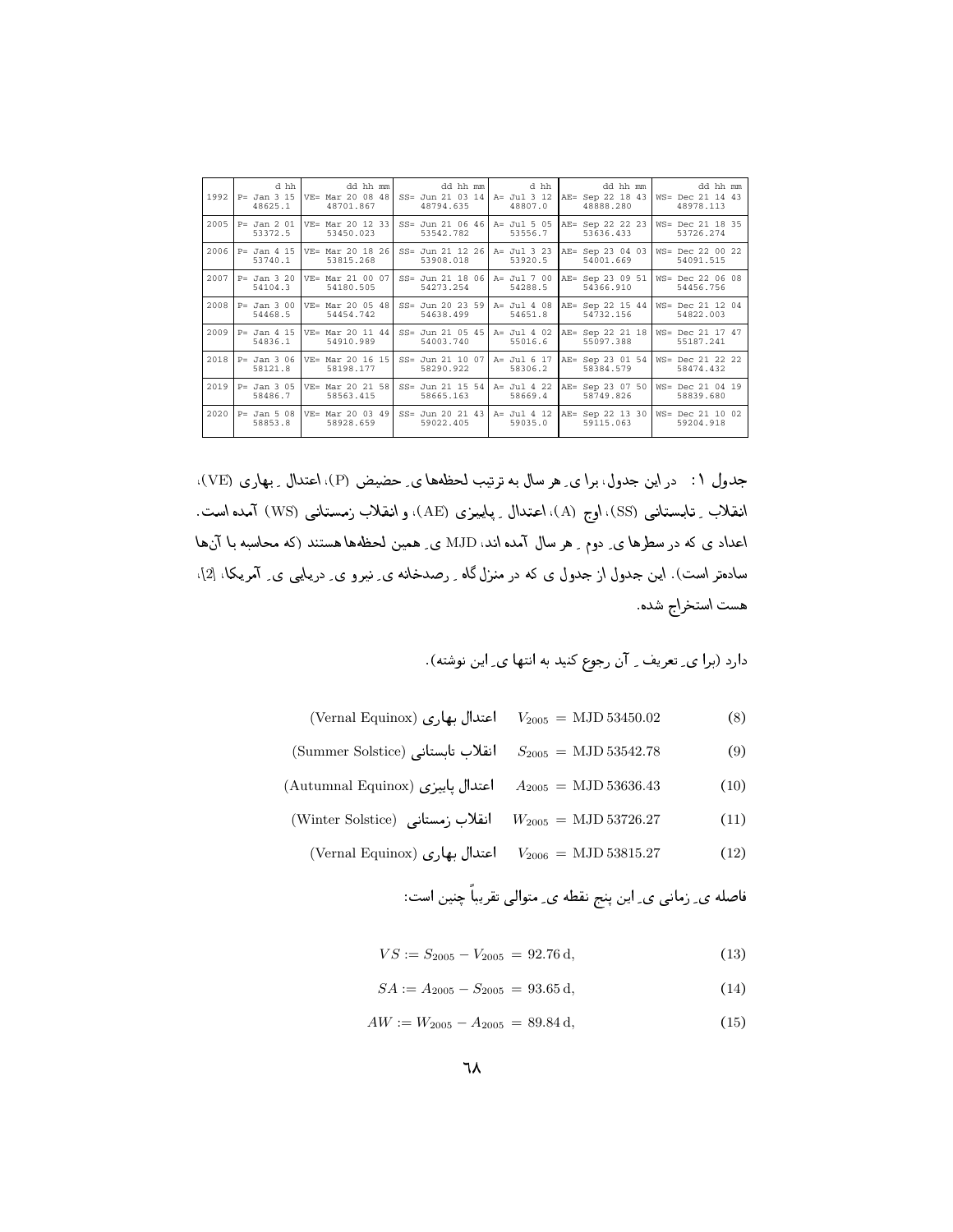

شکل ۳: مدار ِ زمین به دور ِ خورشید بیضیی است، البته نه به این کشیدهگی (خروج\زمرکز ِ این بیضی 0.4 است، امّا خروج ازمرکز <sub>-</sub> مدار <sub>-</sub> زمین 0.017 است). خورشید در F<sub>1</sub> است، P حضیض، و A اوج است. VE اعتدال \_ بـهاري، AE اعتدال \_ پاييزي، SS انقلاب \_ تابستانيي، و WS انقلاب \_ زمستاني است. در این شکل زمین در جهت ِ مثبت ِ مثلثاتی میگردد.

$$
WV := V_{2006} - W_{2005} = 88.99 \,\mathrm{d}.\tag{16}
$$

$$
V_{2001} - V_{2000} = 365.2472 \,\mathrm{d},\tag{17}
$$

$$
V_{2002} - V_{2001} = 365.2396 \,\mathrm{d},\tag{18}
$$

$$
V_{2003} - V_{2002} = 365.2389 \,\mathrm{d},\tag{19}
$$

$$
V_{2004} - V_{2003} = 365.2423 \,\mathrm{d},\tag{20}
$$

$$
V_{2005} - V_{2004} = 365.2396 \,\mathrm{d},\tag{21}
$$

$$
V_{2006} - V_{2005} = 365.2445 \,\mathrm{d},\tag{22}
$$

میبینیم که این فاصلهها، با دقت \_ 0.01 d با هم برابر اند. هر بار که زمین از نقطه ی ِ اعتدال ِ بهاری میگذرد، میگوییم یک سال ِ اعتدالی گذشت. طول ِ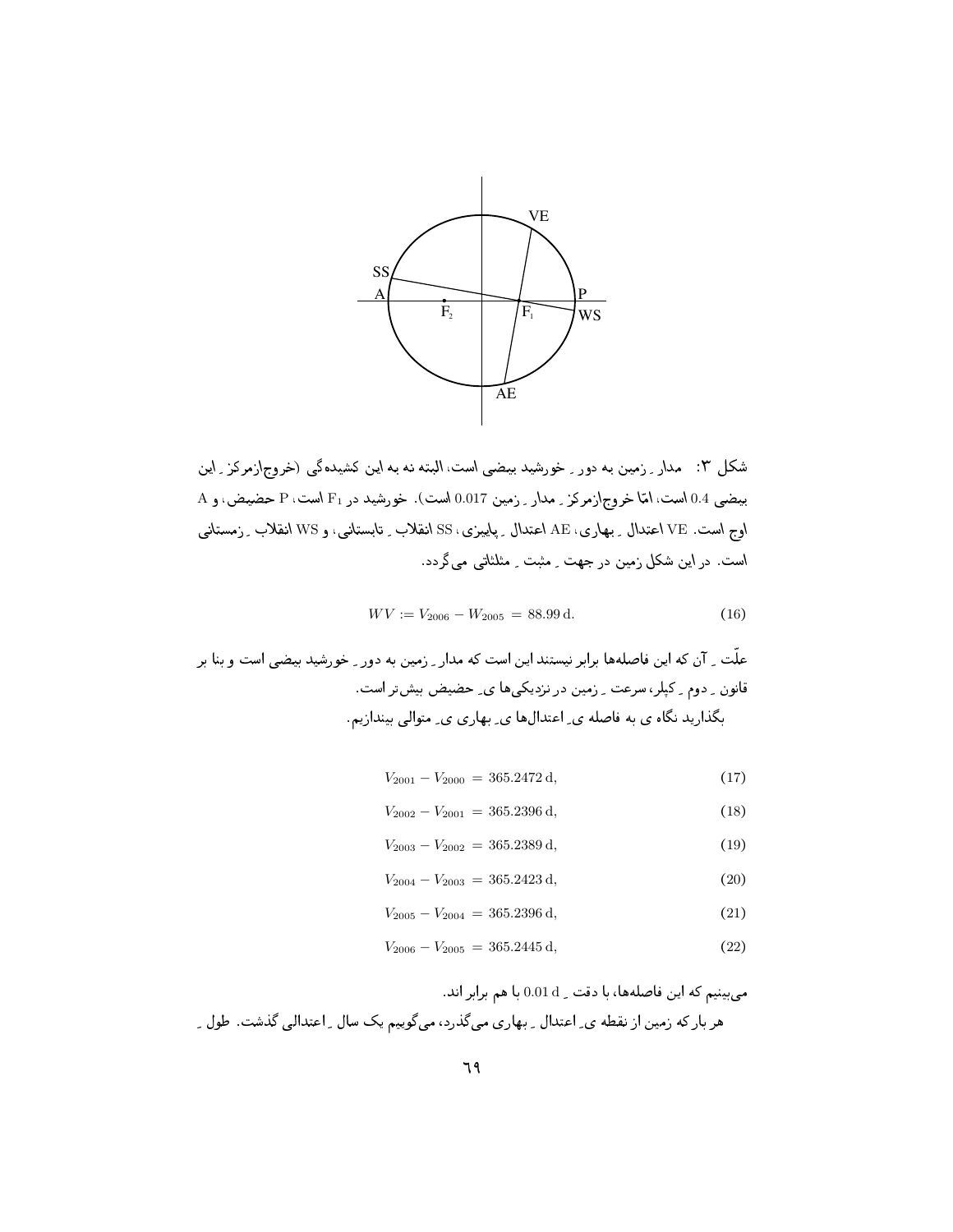سال ِ اعتدالی، یعنی فاصله ی ِ زمانی ی ِ بین ِ اعتدالها ی ِ بهاری ی ِ پیاپی ثابت نیست. متوسط ِ این فاصلهها سال ِ اعتدالی نام دارد.

tropical year = سال اعتدالی  
\n
$$
= 365.242 d = 1 ty.
$$
\n(23)

این تعریف ِ سال ِ اعتدالی، که برا ی ِ مقاصد ِ ما خوب است، در واقع آن چیز ی نیست که منجّمین سال ِ اعتدالی مینامند. برا ی ِ یک بحث ِ مفصلتر و دقیق رجوع کنید به مقاله ی ِ حیدری ملایری  $|6|$ 

هم تقویم ِ شمسی ی ِ ما، و هم تقویم ِ میلادی، بر اساس ِ سال ِ اعتدالی اند. البته، اغلب گفته میشود که سال ِ خورشیدی برابر است با دوره ی ِ گردش ِ زمین به دور ِ خورشید. این درست نیست، دوره ی گردش رزمین به دور <sub>ب</sub> خورشید 365.2563 است، در حال ی که سال راعتدالی تقریباً 0.014 <sub>ب</sub> روز، یعنی 20<sup>min</sup> کمتر از دوره ی ِ گردش ِ زمین به دور ِ خورشید است. پیش از آن که راجع به علّت ِ ِ این تفاوت صحبت کنیم، بهتر است ابتدا ببینیم دوره ی ِ حرکت ِ زمین به دور ِ خورشید دقیقاً چیست.

از رو ی ِ زمین، می توان موضع ِ خورشید در آسمان را مشخص کرد. البته در روز که خورشید در آسمان است نمی توان ستارهها ی ِ اطراف ِ خورشید را دید. برا ی ِ تعیین ِ جا ی ِ خورشید در آسمان، باید درست در نیمهشب، یعنی درست در زمانی که خورشید در نیمه ی ِ دیگر ِ صفحه ی ِ نصفالنهاری ی ِ گذرنده از محل ِ رصد است، به جهت ِ خاص ی از آسمان (در صفحه ی ِ نصفالنهاری) نگاه کرد. با تعیین ِ این نقطه، میتوان فهمید که خورشید در این لحظه در کجا ی ِ آسمان است. فاصله ی ِ دو بار ِ پیایی قرار گرفتن \_ خورشید در یک نقطه ی ِ خاص از آسمان همان دوره ی ِ حرکت \_ زمین به دور \_ خورشید است که سال - نجومی نام دارد.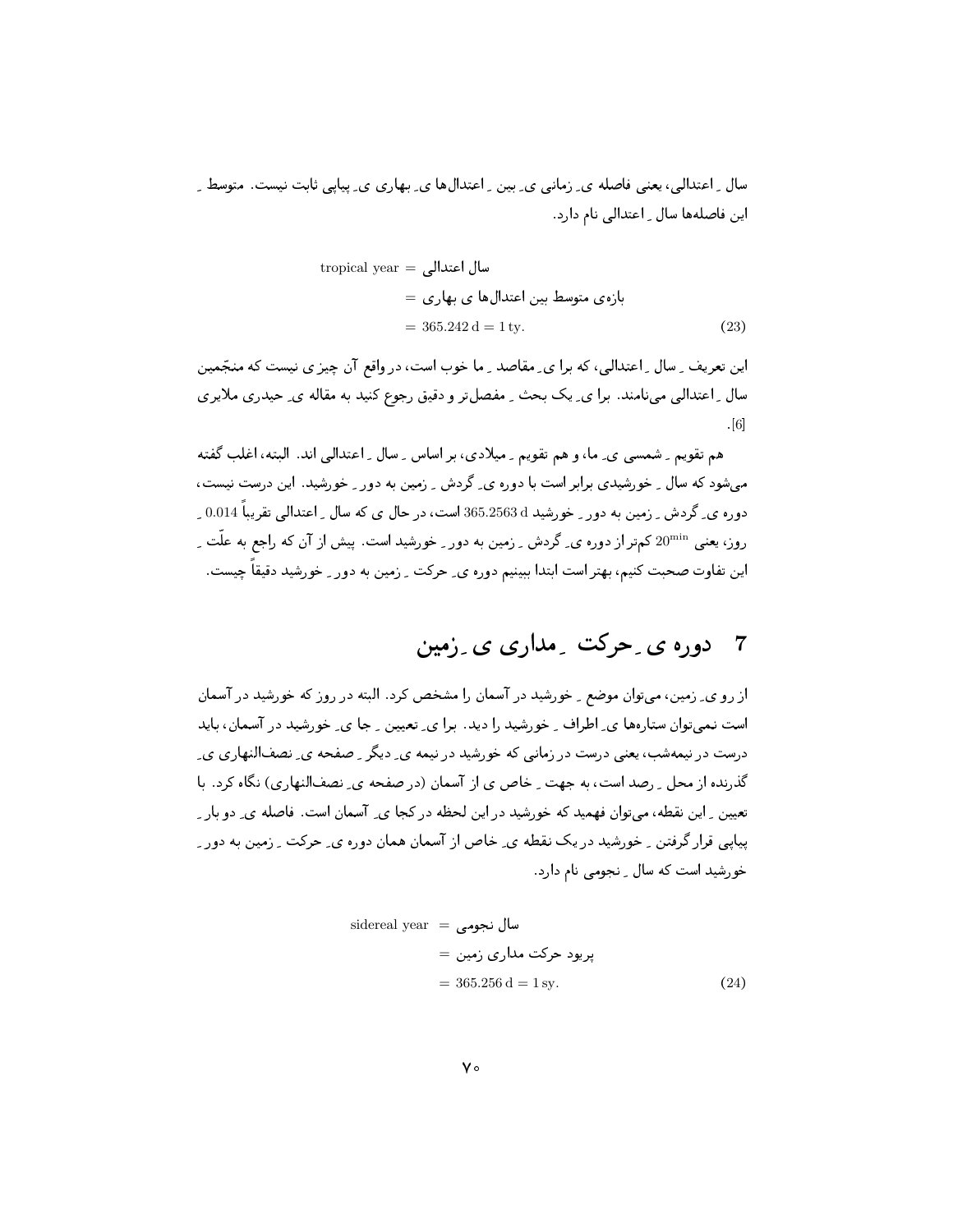باید دقّت کرد که میان گین ِ فاصله ی ِ زمانی ی ِ اعتدالها ی ِ بهاری ی ِ پیایی، حدود ِ 20 دقیقه کمتر از دوره ی ِ حرکت ِ مداری ی ِ زمین است. چرا؟

برا ی ِ فهمیدن ِ علَّت، بهتر است ابتدا ببینیم که چرا انتظار داریم این دو یک ی باشند. انتظار داریم این دو یک ی باشند، زیرا بردار ـ سرعت ـ زاویهای ی\_ وضعی ی\_ زمین، در فضا، یعنی نسبت به ستارہھا ی ِ ثابت، ثابت است. اگر این بردارد، یعنی محور ِ حرکت ِ وضعی ی ِ زمین، با گذشت ِ زمان تغییر کند، آن وقت نقاط ِ اعتدال و انقلاب هم تغییر می کنند، زیرا زاویه ی ِ محور ِ چرخش ِ وضعی ی۔ زمین یا بردار ۔ واصل ۔ مرکز ۔ خورشید به مرکز ۔ زمین است که این لحظهها را تعیین می کند .

بردار \_ سرعت \_ زاویهای ی\_ حرکت \_ وضعی ی\_ زمین، درست مانند محور \_ یک فرفره ی\_ متقارن \_ چرخان، که رو ي ِ سطح ِ ميز قرار گرفته باشد، ثابت نيست: به آرامي پيش ِروي مي کند. مي گوييم به آرامی، که یعنی در مقایسه با خود <sub>ـ ۳۵</sub> و میگوییم پیش ِروی، زیرا به این شکل است که انگار نُک ِ بردار ِ ۞ رو ي ِ مخروط ي که محور ِ آن بر صحفه ي ِ مداري ي ِ زمين عمود است، ميگردد. دوره ي ِ اين پيش روي تقريباً g000 y است. به اين ترتيب، در هر سال، اين محور به اندازه ي ِ جرخیده. فرض کنید در لحظه ی ِ 0 محور ِ زمین بر خط خورشید ـ زمین عمود باشد  $2\pi/26000$ (لحظه ی ِ اعتدال ِ بِهاری)، لازم نیست زمین یک دور ِ کامل به دور ِ خورشید بگردد تا دوباره این دو خط بر هم عمود بشوند، زیرا در این مدّت محور \_ زمین به اندازه ی\_ 2π/26000 گشته . پس کافی است  $365.25 \times 86400 = 3.16 \times 10^7\,\mathrm{s}$  زمین ہور ۔ خورشید بگردد. زمین ہ $7.6 \times 10^7\,\mathrm{s}$  (1 – 1/26000) کرد طول می کشد تا یک دور دور <sub>ب</sub>ے خورشید بگردد، و1/26000 براین زمان می شود تقریباق 1200s، یعنبی 20 min . بنا بر این، زمین تقریباً 20 min ییش از آن که یک دور <sub>-</sub> کامل دور <sub>-</sub> خورشید زده باشد، دوباره محور اش بر خط ِ خورشید ـ زمین عمود میشود. به این ترتیب، فاصله ی ِ دو اعتدال ِ بهاری ی ِ پیاپی تقریباً 20 min کمتر از دوره ی ِ گردش ِ زمین به دور ِ خورشید است.

#### فاصله ی ِ حضیض ها ی ِ متوالی 8

یک دوره ی ِ دیگر ِ هم هست که با این دو فرق دارد: فاصله ی ِ بین ِ دو بار قرار گرفتن ِ مرکز ِ جرم ِ زمین و ماه در حضیض، یعنی در کمترین فاصله از خورشید.

زمین و ماه در مجموع سیستم ی میسازند که مرکز <sub>-</sub> جرم <sub>-</sub> آن رو ی ِ بیضی ای، با خروج|زمرکز <sub>-</sub> 0.017، به دور \_ خورشید می گردد، و خورشید در کانون \_ این بیضی است. این گزاره به شرط ی درست است که ۱) خورشید کاملاً کروی باشد؛ ۲) جز زمین و ماه جسم ِ دیگر ی در منظومه ی ِ شمسی نباشد؛ ۳) گرانش ِ نیوتنی مدل ِ درست ی برا ی ِ گرانش باشد؛ ۴) کشند ِ خورشید تأثیر ِ چندان ی بر مدار ِ ِ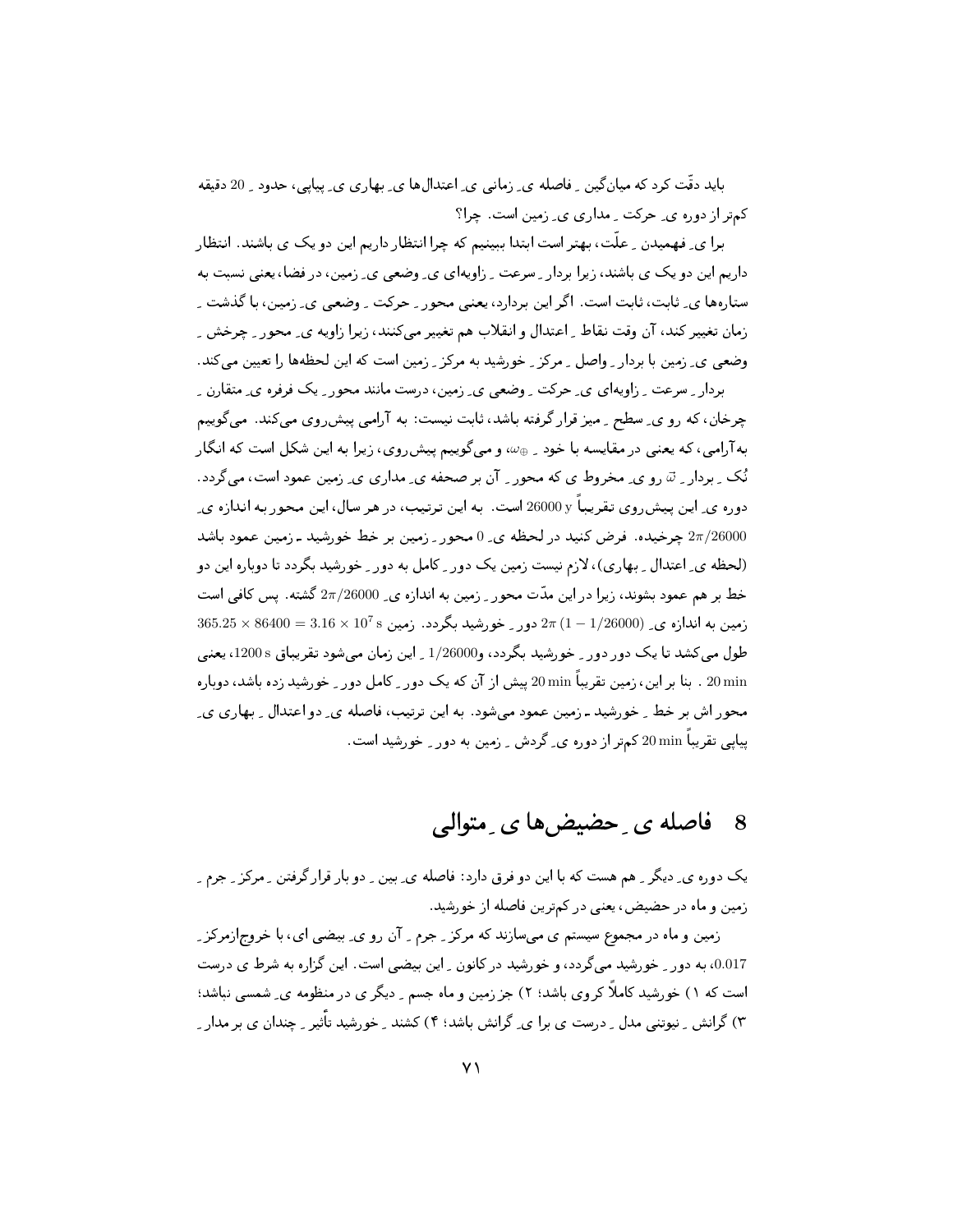زمین نداشته باشد. این فرضها، جز کروی بودن <sub>به</sub> خورشید، تقریباً همه غلط اند. مشتری، مریخ، و ناهید بر مدار ِ سیستم ِ زمین ـ ماه به دور ِ خورشید تأثیر می گذارند. گرانش ِ نیوتنی کاملاً درست نیست، تصحیحها ی ِ نسبیّتِعام ی تأثیر دارند. کشند ِ خورشید باعث ِ اتلاف ِ انرژی در درون ِ زمین می شود، و این باعث می شود فاصله ی ِ زمین تا خورشید به آهستهگی زیاد شود. البته، این اثرها همه گی بسیار کوچک اند. با چشمپوشی از این اثرها، می توان گفت که مرکز ِ جرم ِ زمین و ماه رو ی ِ یک بیضی دور ِ خورشید می گردد.

نقطه ای از این بیضی، مثلاً حضیض ِ ِ آن را در نظر بگیریم. مرکز ِ جرم ِ زمین و ماه تقریباً هر 365.260 یک بار از این حضیض میگذرد، ضمناً واضح است که فاصله ی ِ زمانی ی ِ بین ِ حضیض و اوج باید 182.630 d باشد. اگر مدار <sub>-</sub> زمین به دور <sub>-</sub> خورشید دقیقاً بیضی باشد، این پریود باید همان سال ِ نجومی باشد. امّا، به دلیل ِ اختلالها یی که باعث میشود نیرو ی ِ وارد بر زمین فقط نیرو ی ِ گرانش ِ خورشید (متناسب با  $1/r^2$ ) نباشد، مدار ِ ِ زمین به دور ِ خورشید بیضی ای است که نیمقطر ِ ِ بزرگ اش به آرامی در فضا می چرخد ــ در همان جهت ی که زمین به دور \_ خورشید می گردد (شکل \_ ۵). این حرکت پیش روی ی ِ حضیض ِ سیّاره (در این مورد زمین) نام دارد. چندین عامل ِ مختلف باعث ِ این پیش روی می شوند: ۱) اثر ِ سایر ِ سپّارهها، ۲) تصحیح ِ نِسبیّتِعامّی ی ِ قانون ِ گرانش، ۳) پخ بودن \_ ستاره (که در مورد \_ خورشید قابل \_ اغماض است).

متوسط ِ فاصله ی ِ زمانی ی ِ بین ِ حضیضها ی ِ پیاپی ی ِ دستگاه ِ زمین ۔ ماه به دور ِ خو رشید سال \_ نابههنجار نام دارد.

$$
0.004 \times \frac{360}{365.256} \simeq 3.9 \times 10^{-3} \text{ deg}
$$
 (26)

بیشتر به دور <sub>-</sub> خورشید گشته است. در مدّت <sub>-</sub> 100 سال این زاویه میشود arcsec 1400 arcsec . پس قطر <sub>-</sub> بزرگ <sub>-</sub> بیضی ی ِ مدار <sub>-</sub> زمین به دور <sub>-</sub> خورشید، در هر قرن arcsec 1400 پیش روی میکند. (از این پیش روی، سهم \_ تصحیح \_ نسبیّت \_ عام تنها 4.2 arc sec لست!)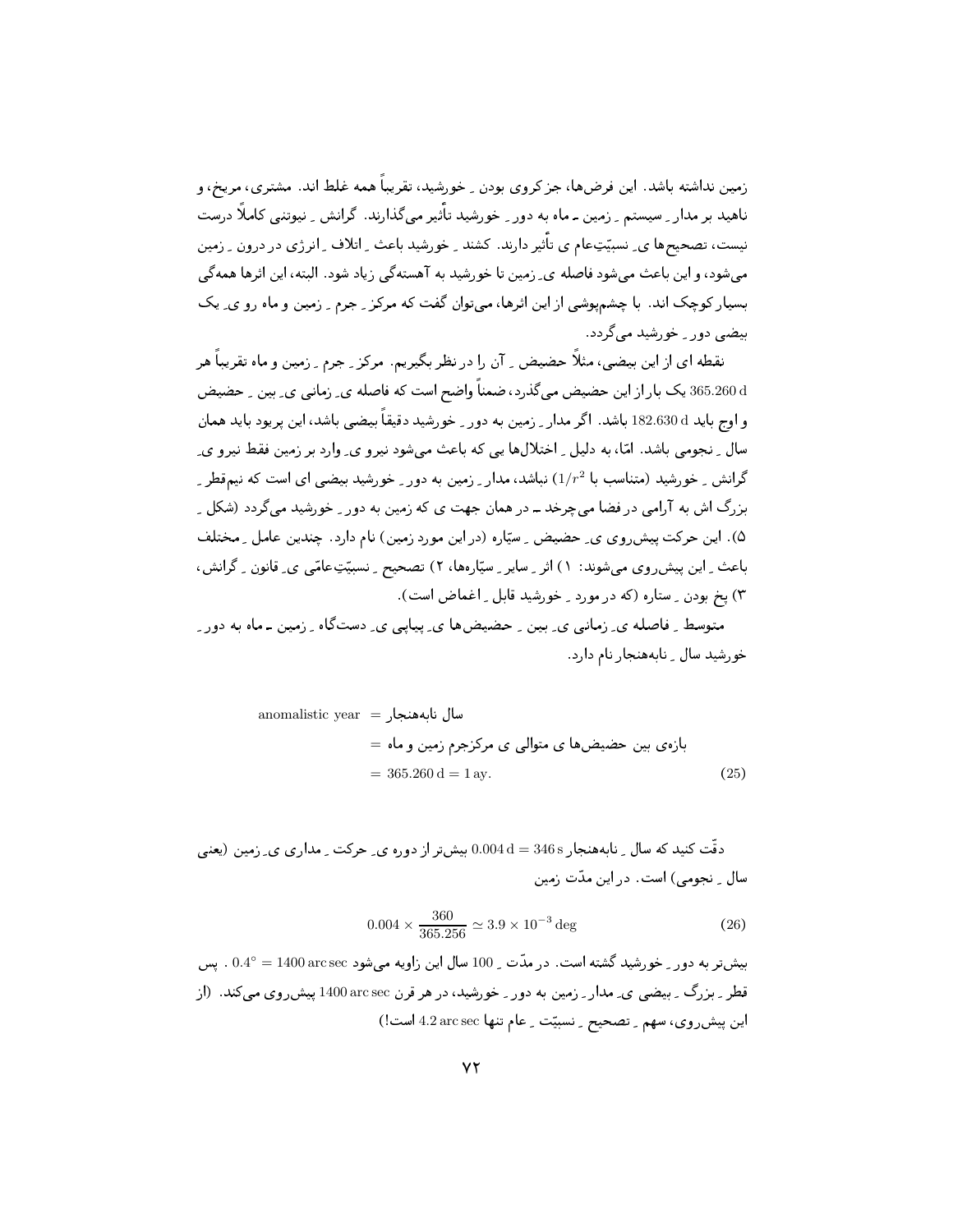

شکل ۴: مدار ِ زمین به دور ِ خورشید بیضی است. خورشید در F1 است. نقطه ی ِ سیاه ِ رو ی بیضی، مرکز ِ جرم ِ زمین و ماه است. زمین و ماه با دو دایره ی ِ خالبی کشیده شده اند (زمین بزرگتر است). این شکل نشان میدهد که اگر مرکز ـِ جرم ـ ِ زمین ـ ماه در حضیض باشد، ممکن است فاصله ی ِ زمین از خورشید کمینه نباشد. نسبتها ی ِ این شکل هیچ تناسب ی با نسبتها ی ِ واقعی ندارند.

اکنون باز به منزلگاه ِ رصدخانه ی ِ نیرو ی ِ دریایی ی ِ آمریکا نگاه کنیم. آن طور که در این منزلگاه آمده در سال <sub>-</sub> 2005، زمین در 53372.54 MJD (برابر با دوم <sub>-</sub> ژانویه ی ـ 2005، یعنی 13 <sub>-</sub> دی <sub>-</sub> 1383)، در حضیض ِ مدار اش بوده، و در MJD 53556.71 (برابر با 5 \_ ژوپیه ی\_ 2005، یعنی 14 \_ تیر ِ 1384) در اوج <sub>-</sub> مدار اش بوده. فاصله ي ِ زماني ي ِ اين دو 184.17d است، كه دو برابر <sub>-</sub> آن مي شود 368.34 روز! فاصله ي ِ زماني ي ِ حضيض ِ 2006 (MJD 53740.13) و حضيض ِ سال ِ قبل اش 367.59 روز است! با رجوع به جدول، معلوم می شود که فاصله ی ِ زمانی ی ِ بین ِ حضیضها ی ِ متوالی، اوّلاً ثابت نیست، ثانیاً افتوخیزها یی از مرتبه ی ِ روز دارد! چرا؟ برا ی ِ درک ِ علّت ِ این يديده، بهتر است ابتدا از خود بيرسيم: آيا وقت ي مركز \_ جرم \_ زمين و ماه در حضيض است، فاصله ي\_ زمین از خورشید کمینه است؟ و پاسخ این است: نه! (شکل \_ ۴ را ببینید). بستهگی دارد به وضعیّت \_ نسببي ي ِ زمين و ماه و خورشيد، يعني به فاز ِ ماه. حال بايد توجه كنيم كه فاز ِ ماه با دوره ي ِ 29.53 روز تغییر می کند، و داریم

$$
365.25 \div 29.53 = 12.37 \tag{27}
$$

یعنی پس از یک دور گردش \_ مرکز \_ جرم \_ زمین و ماه به دور \_ خورشید، فاز \_ ماه به اندازه ی\_ 0.37 \_ دور، يعني 133.2° تغيير كرده است. بنا بر اين نبايد انتظار داشته باشيم كه كمينه ي ِ فاصله ي ِ زمين از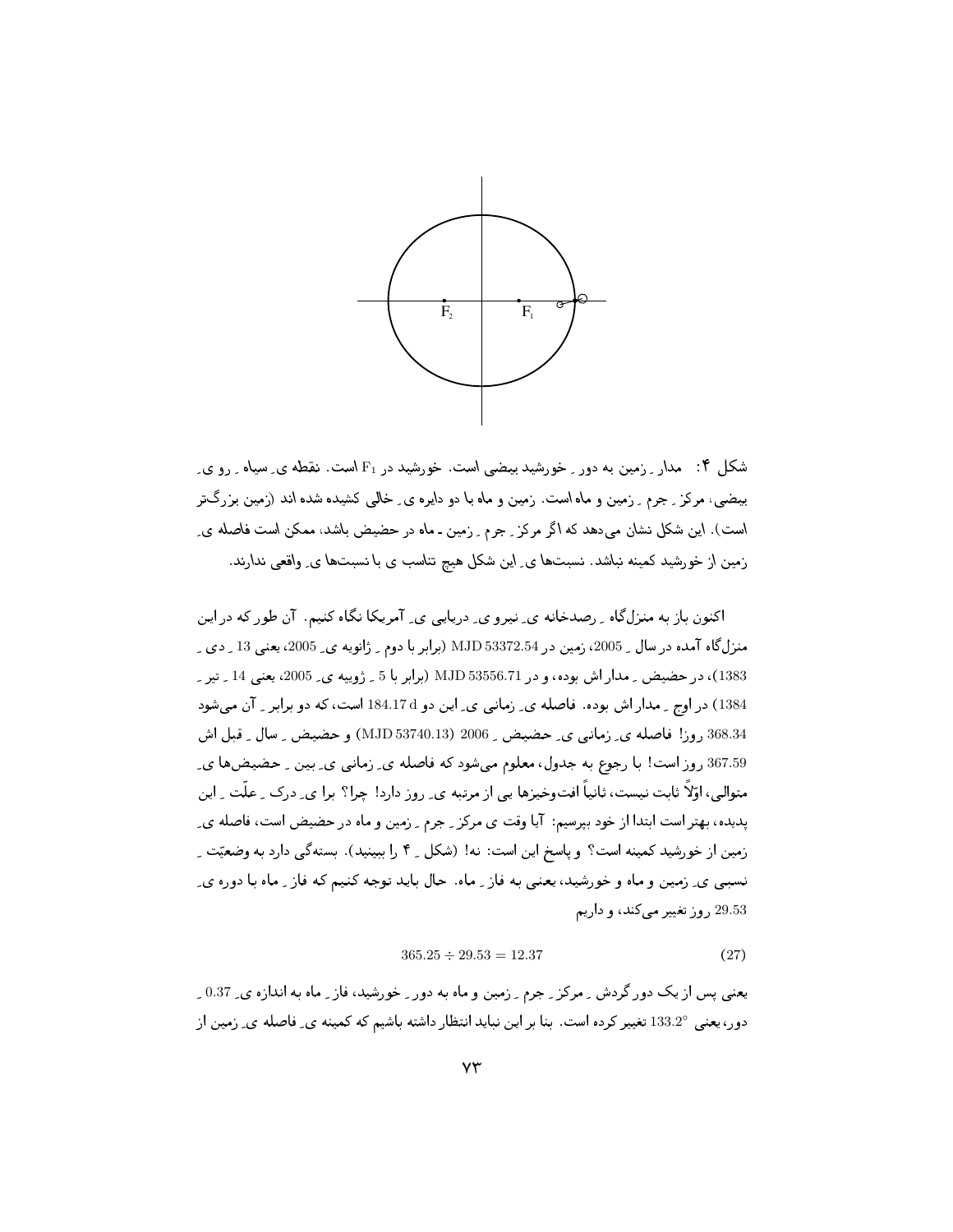

شکل ۵: پیضی ای که تو پش خاکستری شده بیضی ی ِ کِیلِری است، که F1 و F2 دو کانون ِ آن هستند. خورشید در F1 است. مدار ـ مرکز ـ جرم ـ زمین و ماه به دور ـ خورشید در واقع این بیضی ی ـ کیلر ی نیست، بیضی ای است که قطر ِ بزرگ ِ ِ آن به آرامی، در همان جهت ی که زمین به دور ِ خورشید میگردد، پیش روی میکند. به این ترتیب، بازه ی ِ زمانی ی ِ بین ِ دو حضیض (یا دو اوج) ِ متوالی، که سال ِ نابههنجار نام دارد، ay، برابر نیست با دوره ی ِ تناوب ِ حرکت ِ رمین به دور ِ خو رشيد ، يعني سال \_ نجومي ، sy.

$$
27 \times 365.25 = 9861.75 = 333.96 \times 29.53. \tag{28}
$$

اگر به جدول <sub>-</sub> نجومي رجوع کنيم، مي بينيم

| Perihelion $1992.01.03$ $15:00$ | MJD 48625.1 | (29) |
|---------------------------------|-------------|------|
|---------------------------------|-------------|------|

Perihelion 2019.01.03 05:00 MJD 58486.7  $(30)$ 

این فاصله 9861.6 روز است، که اگر آن را بر 27 تقسیم کنیم میشود 365.245 روز!

#### کیپسەھا ی ِ سال ھا ی ِ اعتدالی ی ِ خورشیدی 9

تعداد ِ روزها ي ِ هر سال بايد عدد ي صحيح باشد. چون فاصله ي ِ بين ِ دو اعتدال ِ بهاري تقريباً ِ 365.24 روز است، تقریباً هر 4 سال یک بار باید یک سال را 366 روزه به حساب آورد، در غیر ِ این صورت، روز ی که اعتدال ِ بهاری در آن روی میدهد ثابت نمیماند. چون فاصله ی ِ بین ِ دو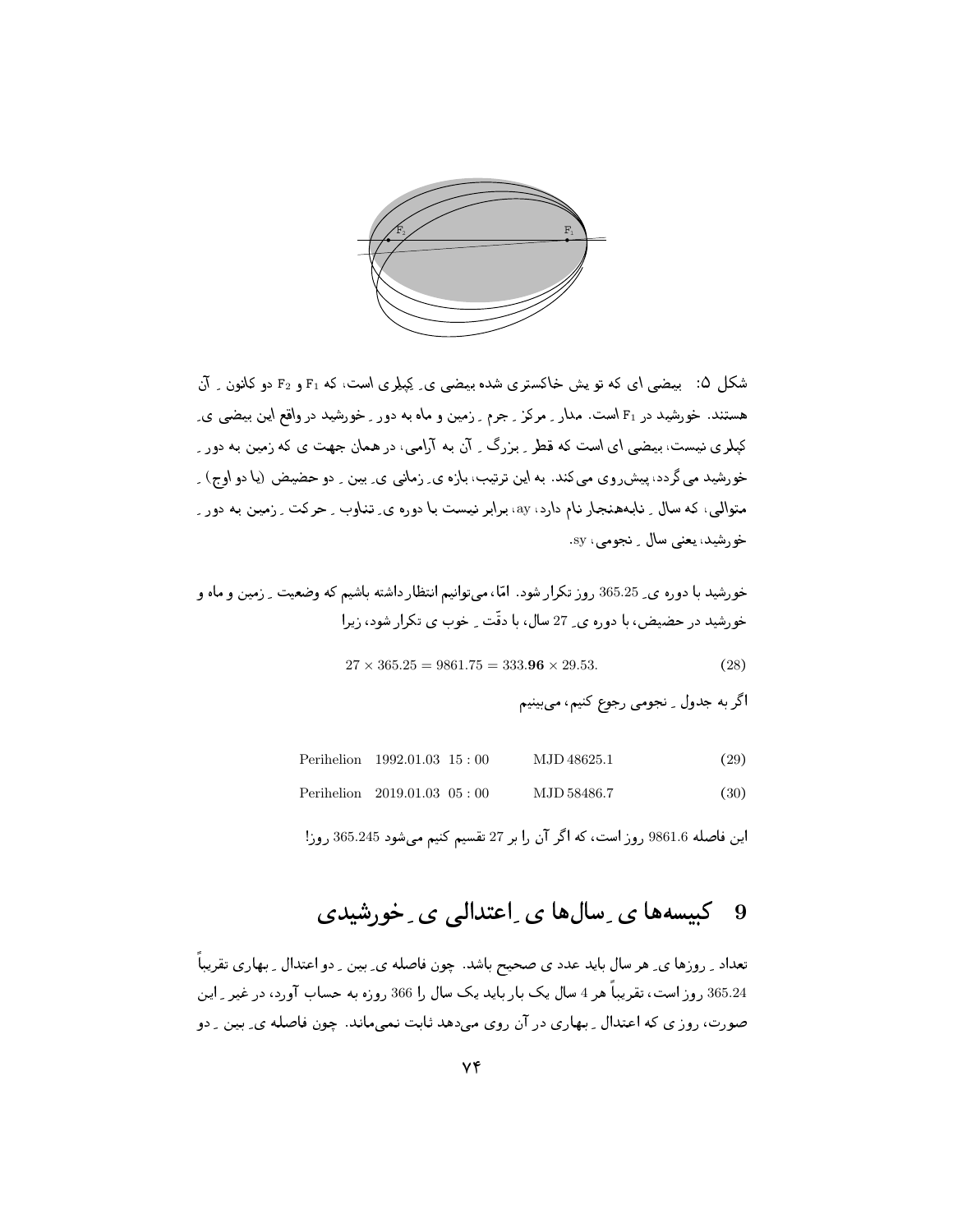اعتدال ۔ بھاری 365.25 روز نیست، این توالی نمی تواند به شکل ۔ سادہ ی۔ هر چهار سال یک بار باشد. باید الگوریتم ی داشته باشیم که تعیین کند کدام سالها کبیسه اند. در دنیا دو الگوریتم به کار می رود؛ الگوريتم ۔ تقويم ۔ ميلادي، و الگوريتم ۔ تقويم ۔ ايراني .

الگوريتم په تقويم په ايرانيي: در اين الگوريتم، لحظه ي اعتدال پههاري تعيين مي شود، و اگر اين لحظه، به افق ٍ تهران، پیش از ظهر بود، آن روز نوروز، یعنبی اول فروردین است، اگر این لحظه، به افق ِ تهران، پس از ظهر بود، آن روز نوروز نیست، پس باید آخرین روز ِ اسفند باشد. به این ترتیب است که تقریباً هر چهار سال یک بار اسفند 30 روزه می شود. البته توالی دقیقاً هر چهار سال یک بار نخواهد بود. یک قاعده ی ِ ساده، که بین ِ سالها ی ِ 1210 تا 1635 شمسی کار میکند [7] این است: اگر باقی مانده ی ِ تقسیم ِ سال بر 33 یک ی از عددها ی ِ 1، 5، 9، 13، 17، 22، 26، و 30 بود، آن سال کبیسه است. مثلاً، سالها ی ِ زیر کبیسه اند:

1379 1383 1354 1358 1362 1366 1370 1375 1416 1387 1391 1395 1399 1403 1408 1412 دقّت کنید که بین ِ ستون ِ پنجم و ستون ِ ششم 4 سال فاصله است، در حال ی که بین ِ بقیه یِ

ستون ها 3 سال فاصله است.

الگوریتم ِ تقویم ِ میلادی: در این الگوریتم، یک جدول ی داده شده که کدام سال ها را کبیسه حساب کنید. جدول این است: اگر عدد \_ سال بر 4 بخش ٍبذیر باشد، آن سال کبیسه است، مگر آن که دو رقم \_ سمت \_ راست \_ آن 00 باشد، كه در اين صورت اگر عدد \_ سال بر 400 بخش ٍبذير باشد كبيسه است، و اگر بخش پذیر نباشد کبیسه نیست. به این ترتیب، سال \_ 2000 میلادی کبیسه بود، اما سال \_ 1900 کبیسه نبوده است. به سادهگی میتوان دید که در یک دوره ی ِ 400 ساله، تعداد ِ سالها ی ِ کبیسه بوده، كه يعني تعداد \_ روزها 144097 = 365 + 36 × 400 بوده، و اين يعني طول \_  $24 \times 4 + 1 = 97$ میان گین ۔ سال ۔ میلادی هست 365.2425 = 400 ÷ 144097 که با تقریب ۔ بسیار خوب ی همان طول ۔ سال ِ اعتدالی است.

الگوریتم تقویم ِ ایرانی دو اشکال دارد. اوّل این که وابسته به افق ِ تهران است، و آن را نمیتوان جهانی کرد، مگر آن که همه به افق ِ تهران رأی بدهند. در واقع، اگر مردم ِ تاجیکستان، یا افغانستان، بخواهند از تقویم ی شبیه به تقویم <sub>بـ</sub> ما استفاده کنند، ممکن است بگویند «چرا به افق <sub>بـ</sub> تهران حساب کنیم؟ چرا به افق ِ بلخ، یا سمرقند، یا نیشابور، یا هر جا ی ِ دیگر ی حساب نکنیم؟» اشکال ِ دوّم این است که برا ی ِ تعیین ِ سالها ی ِ کبیسه باید لحظهها ی ِ اعتدال ِ بهاری را دقیقاً تعیین کنیم. امّا الگوریتم ِ تقویم ِ میلادی بسیار ساده است. به راحت ی میتوان تعیین کرد که آیا سال ِ 2124 کبیسه هست با نه.

فرق داشتن ِ این دو الگوریتم منجر به این میشود که تطبیق ِ تقویم ِ ایرانی بر تقویم ِ میلادی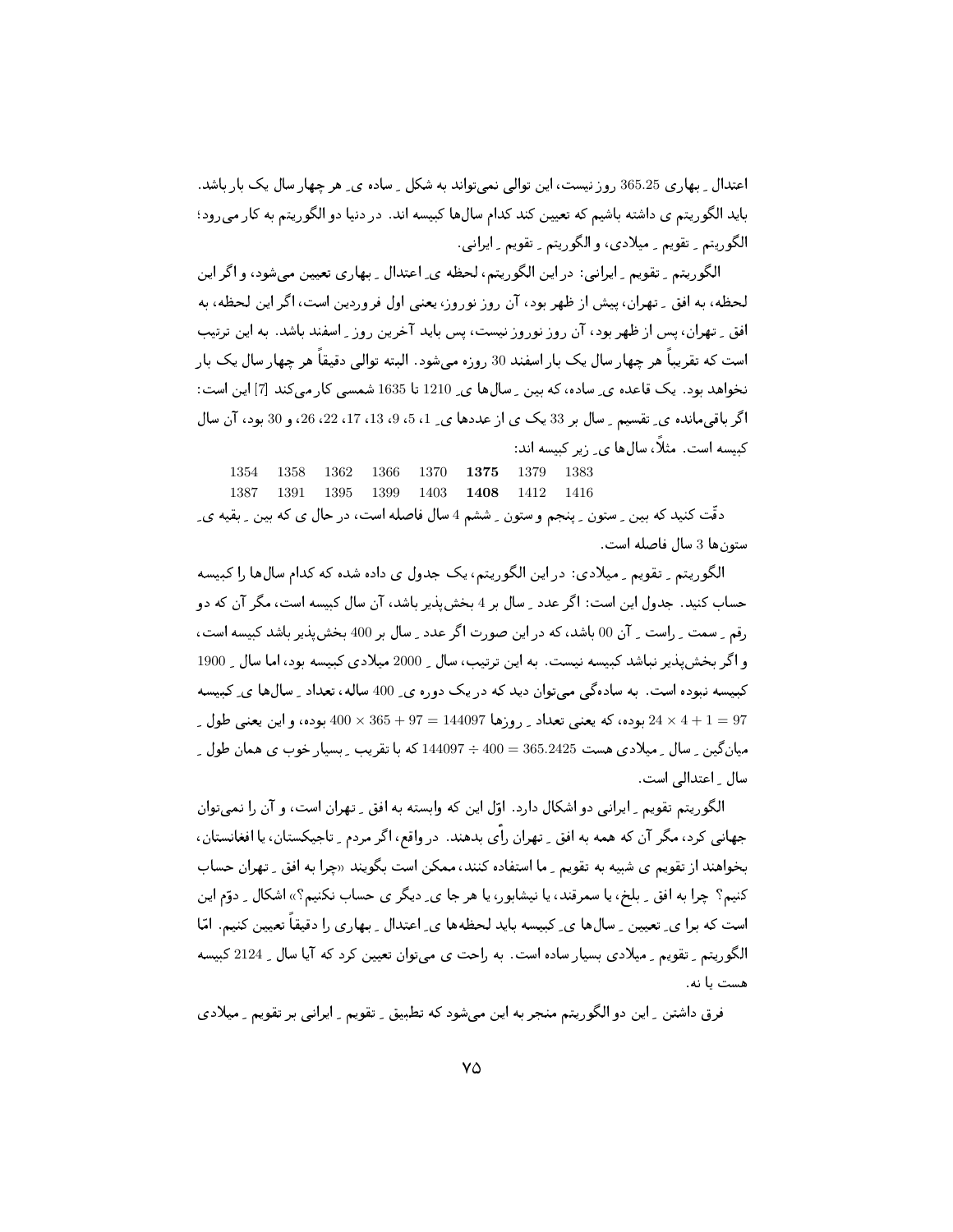گاه ی تغییر کند. مثلاً، بنا بر الگوریتم ِ میلادی، سال ِ 2000 کبیسه نبود (زیرا بر 400 بخشپذیر است). به این ترتیب پس از سال <sub>-</sub> 1996، نخستین کبیسه ی ِ میلادی 8 سال بعد در سال <sub>-</sub> 2004 بود. امّا در این فاصله كبيسهها ي ايراني عبارت بودند از 1375، 1379، و 1383 .

#### تبدیل ِ تاریخِها **10**

تبدیل ِ تاریخها ی ِ میلادی و هجری ی ِ شمسی، نسبتاً ساده است، زیرا نسبت به هم تقریباً بی تغییر اند. البته، به دو علَّت، در بعض ی از مواقع 1± , وز تغییر می¢نند. علَّت \_ اوّل این که روز \_ اضافی در سال \_ کبیسه ی ِ میلادی 29 ِ فوریه است، که در سال ِ 2004 برابر بود با 10 ِ اسفند ِ 1382 . امّا در تقویم ِ ایرانی، روز ِ اضافی روز ِ 30 ی ِ اسفند است. عامل ِ دوّم ِ به هم خوردن ِ تطابق ِ معمول، یکی نبودن ِ سال1ها ی ِ کبیسه است. اگر بخواهیم تاریخها ی ِ میلادی و هجری ی ِ شمسی را به دقّت به هم تبدیل کنیم، باید به جدول ِ سالها ی ِ کبیسه رجوع کنیم.

امّا تبدیل ِ تاریخها ی ِ هجری ی ِ قمری به شمسی (یا میلادی) موضوع ِ پیچیدهتر ی است. فرمولها و جدولها ي ِ متعدد ي برا ي ِ اين كار هست. امّا، تنها با دو عدد، و يک تقويم مىتوان با دقّت \_ 2± روز تاريخها را تبديل كرد. دو عدد ي كه لازم داريم اينها است: ميان گين \_ طول \_ سال \_ اعتدالي، 365.242d، و ميان گين \_ طول \_ ماه \_ قمري، كه 6 3053056 29.05 است.

خوب است با یک مثال موضوع را روشن کنیم. دهم محرم \_ سال \_ 1427 ه.ق.، بنا بر آن چه در .<br>تقويمها نوشته شده، برابر است با پنجشنبه 20 \_ بهمن \_ 1384 ه.ش (02/09/09/09). از دهم \_ محرم \_ سال \_ 61 ه.ق. تا اين تاريخ دقيقاً 1366 سال \_ قمرى گذشته، يعنى 16392 = 12 × 1366 ماه \_ قمری، که برابر است با

$$
16392 \times 29.5306 = 484065.6 \,\mathrm{d}.\tag{31}
$$

اگر این عدد را بر 365.242 تقسیم کنیم، میبینیم که فاصله ی ِ زمانی ی ِ بین ِ این دو تاریخ برابر است با 1325.33 ty . يعني 0.33 ty بيش از 1325 سال \_ كامل \_ اعتدالي. امّا

$$
0.33 \times 365.242 = 120.5 \,\mathrm{d}.\tag{32}
$$

به این ترتیب، دهم \_ محرم \_ سال \_ 61 ه.ق.، با تقریب \_ خوب ی، 2 ± 120 روز پیش از 20 \_ بهمن \_ آن سال بوده، که میشود روز ی بین <sub>-</sub> 18 تا 22 ی ِ مهر در این جا نایقینی در عدد <sub>-</sub> به دست آمده را 2± روز گرفته ایم، زیرا ممکن است در فاصله ی ِ زمانی ی ِ 1325 ساله، یک سال ِ کبیسه بیش تر یا کمتر از آن چه حساب می کنیم بوده باشد.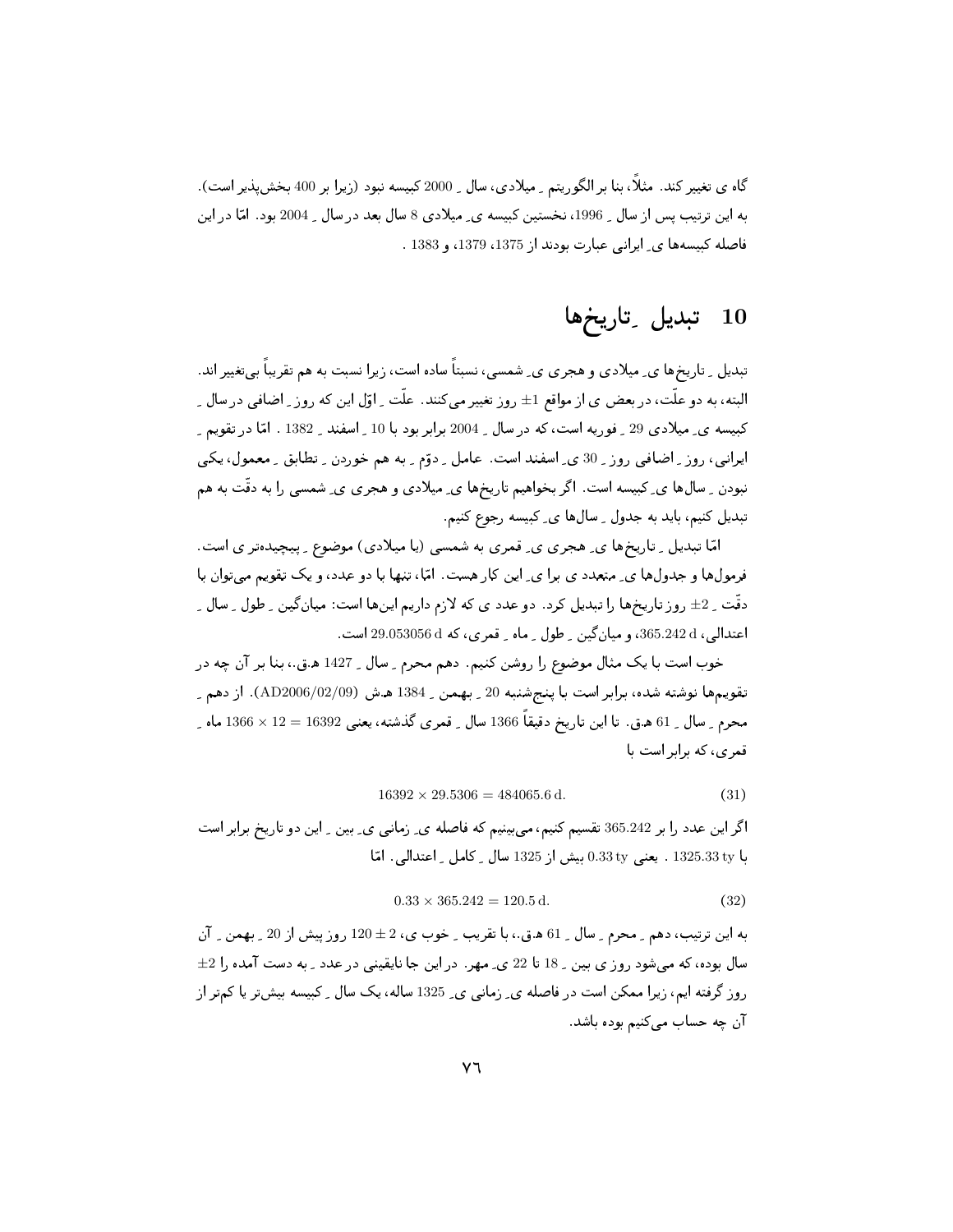گاه ی میتوان این نایقینی را با اطلاع ی دیگر کم کرد. مثلاً، در مورد ِ تاریخ ی که حساب کردیم، با یک تقسیم ِ ساده می بینیم

$$
484065 = 1 \mod 7 \tag{33}
$$

که یعنی اگر اختلاف <sub>-</sub> این دو روز دقیقاً 484065 روز باشد، دهم <sub>-</sub> محرم <sub>-</sub> سال <sub>-</sub> 61 باید چهارشنبه بوده باشد (زیرا دهم \_ محرم \_ سال \_ 1427 پنجشنبه است). پس اگر چندشنبه بودن \_ یک رویداد ثبت شده باشد، می توان نایقینی را به صفر رساند.

بنا بر جدول \_ ووستِنفِلد و مالِر، دهم \_ محرم \_ سال \_ 61 ه.ق.، برابر بوده با چهارشنبه 10 \_ اكتبر \_ 680 م. دهم ِ اکتبر، امسال 18 ِ مهر بوده، امّا باید دقّت کرد که سال ِ میلادی دقیقاً همان سال ِ اعتدالی نیست (زیرا کبیسهها با قانون <sub>-</sub> خاص ی شمرده می شوند)، و یک بار هم اصلاح شده.

#### تاریخ ۔ژولیانی، و تاریخ ۔ژولیانی ی۔ تعدیلیافته 11

از ساعت ِ 23 : 5 ي ِ روز ِ 1323/4/12 تا ساعت ِ 23 : 12 ي ِ روز ِ 1383/5/13 دقيقاً چند ساعت است؟ اگر بخواهید این زمان را حساب کنید، می،پینید که باید دقیقاً بدانید که کدام سال@ا کبیسه بوده اند. ضمناً، باید بدانید که در سال ِ 1323 ساعتها را در تابستان عقب نمی کشیده اند، در حالی که در سال ِ 1384 ساعتها در تابستان یک ساعت را به عقب کشیده بودند. ضمناً، واضح است که باید دید در این دو زمان ی که نوشته شده، ساعت را به وقت ِ تهران ثبت کرده اند، یا به وقت ِ مثلاً یاریس. منجمها که با چنین محاسبهها یی به کرات سر و کار دارند، راه -ِ بخردانه ای یافته اند: به تاریخها ی ِ متداول کار ی نداشته باشیم، روزها را پیایی بشماریم. به این ترتیب که مثلاً می گویند اعتدال ِ بهاري ي ِ سال ِ 2005 در لحظه ي 83450.0229 MJD بوده، و لحظه ي ِ اعتدال ِ بِهاري ي ِ سال ِ ِ 2006 در لحظه ي B3815.2674 وMJD خواهد بود. واحد اين دو عدد «روز - متوسط - خورشيدي» يعنيي 86400 است. به اين ترتيب، تفاضل <sub>-</sub> اين دو مي شود 365.2445 روز كه يعني 31557124 . مبداء ِ اين تاريخ، يعني MJD 0، برابر است با 17 نوامبر ِ 1858، ساعت ِ 00 : 00 (يعني نيمهشب) به وقت ِ گرنيچ

MJD مخفف \_ Modified Julian Date است. يک Julian Date (با مخفف \_ JD) هم به کار می رود. بنا به تعریف

$$
MJD = JD - 2400\,000.5\tag{34}
$$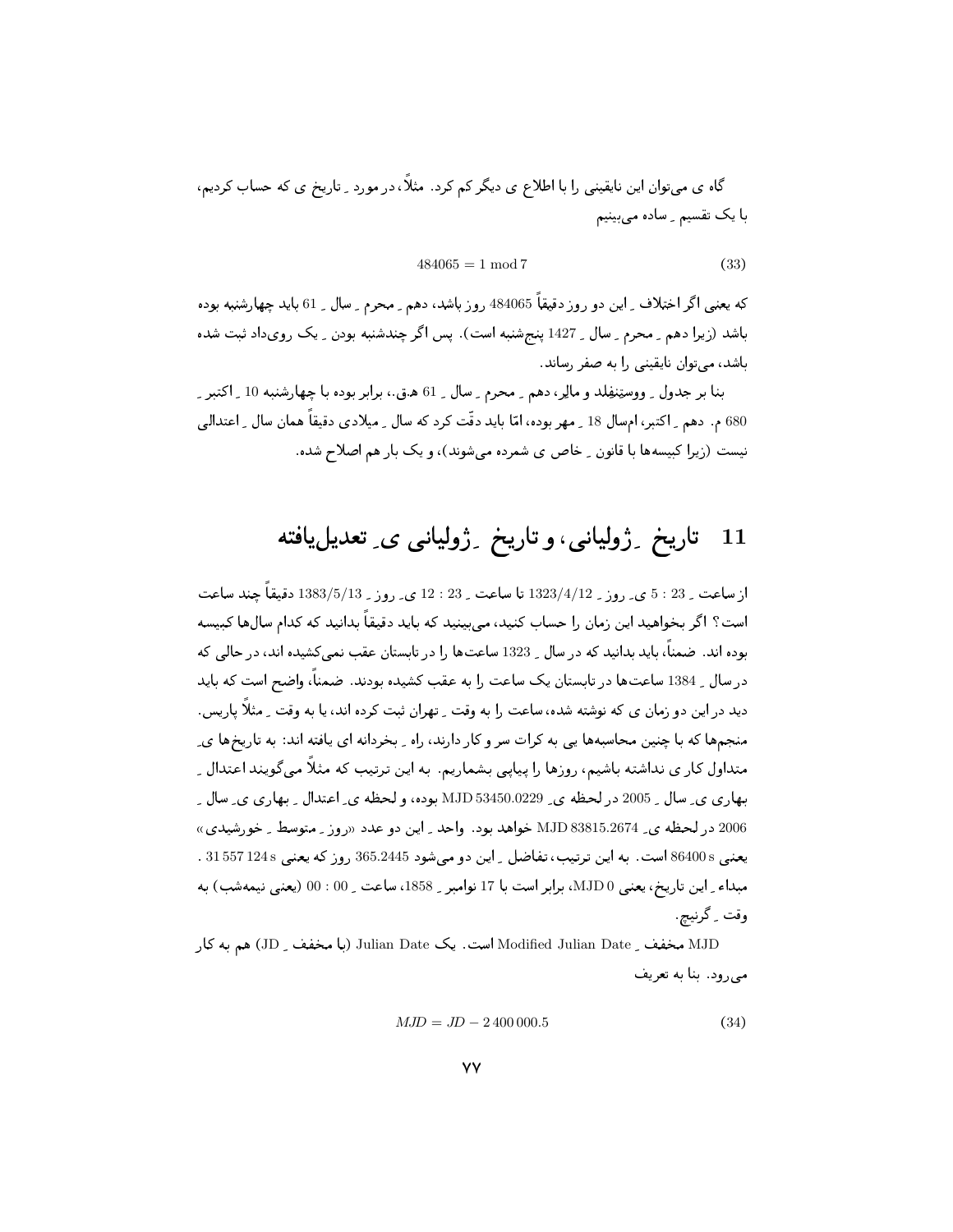.<br>نکته ای، که باید به آن دقّت کرد این است که اگر MJD یک عدد <sub>ب</sub> درست باشد، یعنی درست نیمهشب، به وقت <sub>-</sub> گرنیج، در حال ی که اگر JD یک عدد <sub>-</sub> درست باشد، یعنی درست ساعت <sub>-</sub> 00 : 12 <sub>-</sub> ظهر به وقت گرنيچ

# 12 مراجع

دینامیک <sub>- ن</sub>امین، به عنوان <sub>-</sub> یک فرفره، در بسیار ی از کتابها ی ِ مکانیک هست، از جمله کتاب ِ گلدستین [3] و کتاب ِ سایمون [4]. دربارهی تعریف ِ زمان، یعنبی تعریف ِ ثانیه، TAI، و UT، بهترین منبع ی که من می شناسم [5] است. مقاله ی حیدری ملایری [6]، که به سه زبان در منزلگاه ِ ایشان موجود است، متن ِ بِسیار دقیق ی است در باره ی ِ تقویم ِ خورشیدی، که آن را یک منجّم حرفهای نوشته (و قرا, است در مجلهٔ فیزیک چاپ شود). مقاله ی ِ بُرکُفسکی [7]، که رو ی ِ اینترنت هم هست، حاوی ی ِ اطلاعات ِ جالبے است، از جمله یک برنامه به زبان ِ فُرترن، برا ی ِ تعیین ِ سالها ی ِ کبیسه ی تقویم ِ ایرانی، و یک جدول از لحظه ی ِ اعتدال ِ بهاری، به افق ِ تهران، برا ی ِ سالها ی 1900 تا 2200 (میلادی). در این مقاله ادعا شده که الگوریتیم ی که در متن گفتیم (تقسیم بر 33) بین ِ سالها ي 1799 تا 2256 \_ ميلادي معتبر است).

- [1] فردیناند ووستنفلد، ادوارد مالر: تقویم تطبیقی هزار و پانصد سالهٔ هجری قمری و میلادی، فرهنگسرای نباواران، تهران، ۱۳۶۰
	- [2] US Naval Observatory's Homepage, Earth's Seasons—Equinoxes, Solstices, Perihelion, and Aphelion 1992-2020, http://aa.usno.navy.mil/data/docs/EarthSeasons.html
	- [3] H. Goldstein: Classical Mechanics, 2<sup>ed</sup> edition, Addison-Wesley, 1980
	- [4] K. R. Symon, , Addison-Wesley, 1974
	- [5] Claude Audoin, Bernard Guinot, The Measurement of TIME, Time, Frequency and the Atomic Clock, Cambridge, 2001.
	- [6] M. Heydari-Malayeri: A concise review of the Iranian calendar, http://www.sr2.obspm.fr/"heydari/divers/ir-cal-eng.pdf